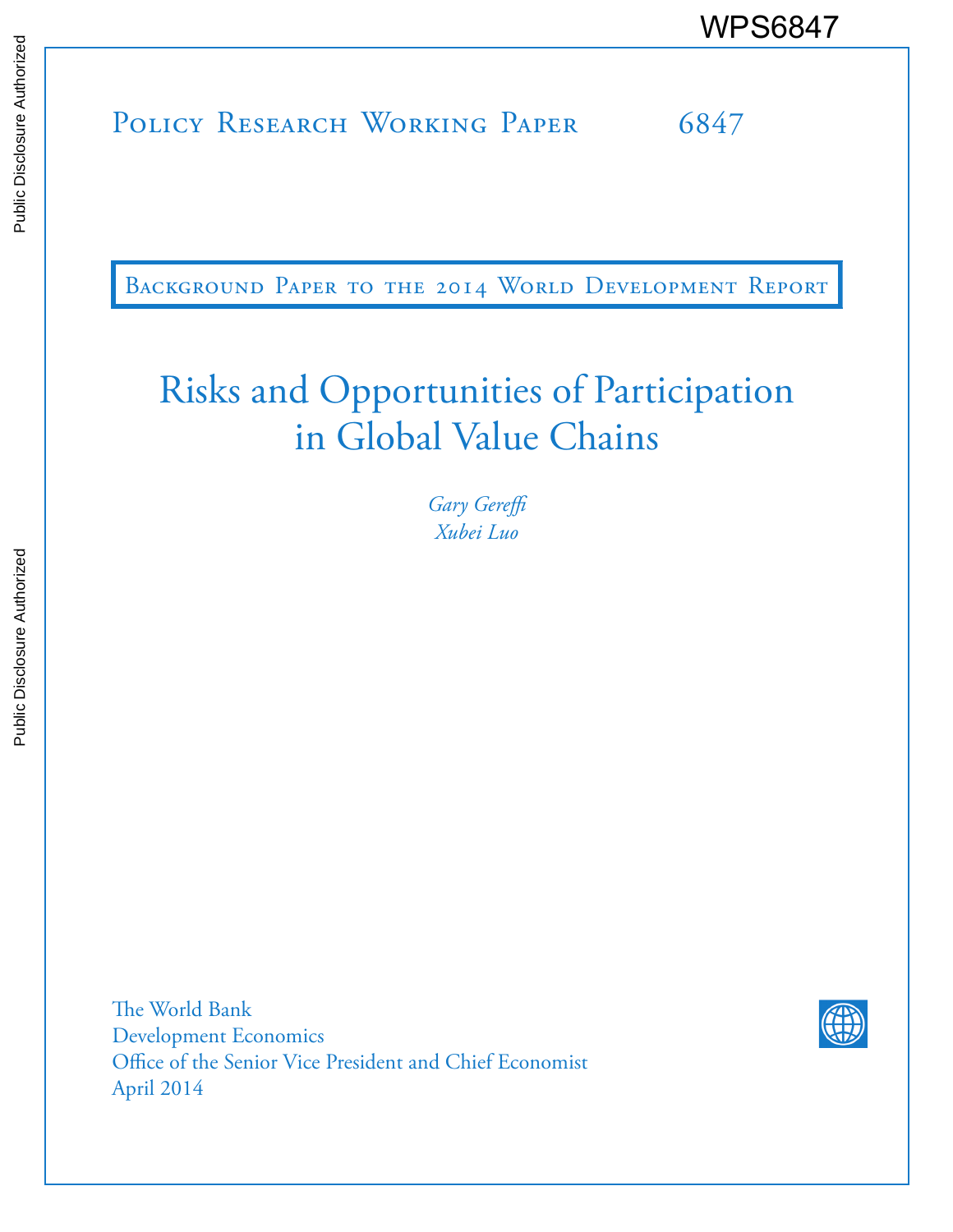#### POLICY RESEARCH WORKING PAPER 6847

## **Abstract**

Risk is inherent to the pursuit of opportunity. This paper surveys the recent literature and looks at the risks and opportunities firms and their workers face in the global value chains. First, it examines the risk-sharing mechanisms that firms provide from the national and global perspectives; second, it takes a closer look at

the new opportunities and challenges for firms and individuals in the global arena; third, it discusses the role of economic upgrading and social upgrading; and finally it sheds light on how the government can help people manage risks and reap the benefits in the participation of global value chains.

This paper—prepared as a background paper to the World Bank's *World Development Report 2014: Risk and Opportunity: Managing Risk for Development*—is a product of the Development Economics Vice Presidency. The views expressed in this paper are those of the authors and do not reflect the views of the World Bank or its affiliated organizations. Policy Research Working Papers are also posted on the Web at http://econ.worldbank.org. The authors may be contacted at xluo@worldbank.org.

*The Policy Research Working Paper Series disseminates the findings of work in progress to encourage the exchange of ideas about development*  issues. An objective of the series is to get the findings out quickly, even if the presentations are less than fully polished. The papers carry the *names of the authors and should be cited accordingly. The findings, interpretations, and conclusions expressed in this paper are entirely those of the authors. They do not necessarily represent the views of the International Bank for Reconstruction and Development/World Bank and its affiliated organizations, or those of the Executive Directors of the World Bank or the governments they represent.*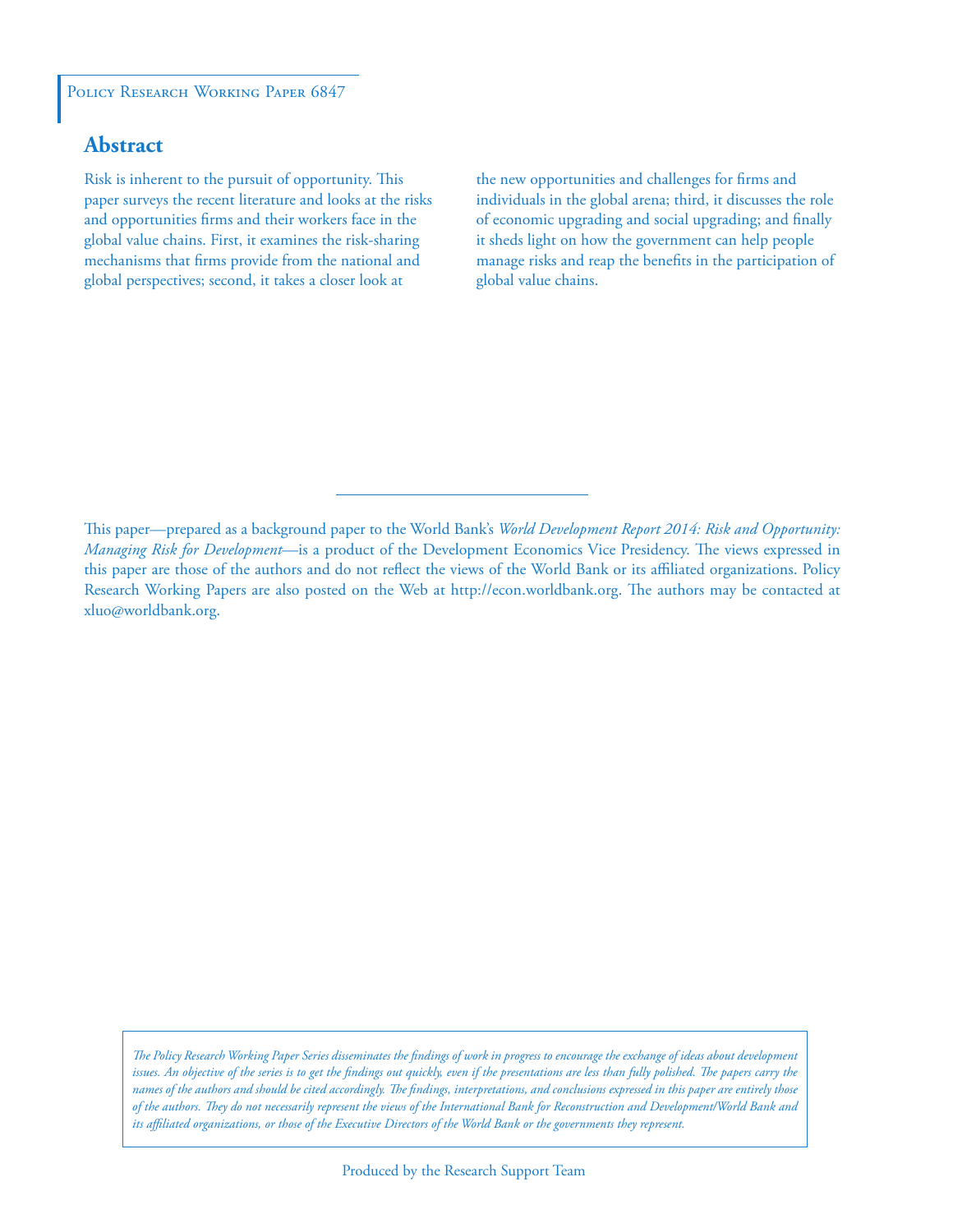# **Risks and Opportunities of Participation in Global Value Chains[\\*](#page-2-0)[1](#page-2-1)**

**Gary Gereffi**

Duke University

### **Xubei Luo**

The World Bank

**JEL classification:** F16; F23; L25.

l

**Key words:** Global Value Chains; Risk; Opportunity; Economic Upgrading; Social Upgrading.

<span id="page-2-0"></span><sup>\*</sup> This paper was prepared as a background paper of the World Development Report 2014: Risk and Opportunity. The findings, interpretations, and conclusions expressed in this paper are entirely those of the authors. They do not necessarily represent the views of their affiliated organizations.

<span id="page-2-1"></span><sup>&</sup>lt;sup>1</sup> The authors would like to thank Anirudh Krishna for valuable discussions and comments.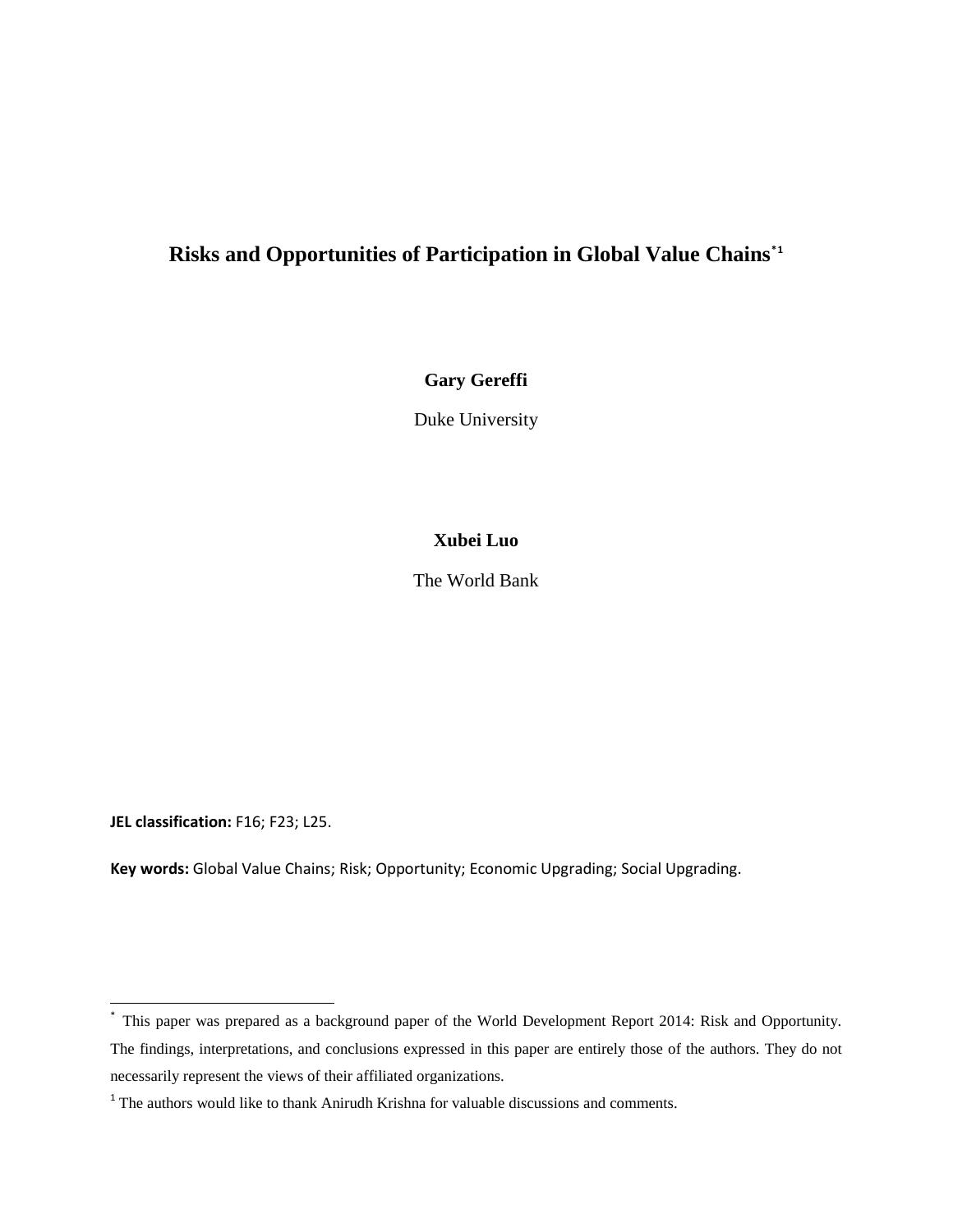For millennia, the ancient agrarian cycle, based on crops and livestock, controlled the fortunes of the world. Then came the Industrial Revolution in the mid-19<sup>th</sup> century. "For the first time in history, the living standards of the masses of ordinary people have begun to undergo sustained growth," notes Nobel laureate and economist [Robert E. Lucas, Jr.](http://en.wikipedia.org/wiki/Robert_Lucas,_Jr.) "Nothing remotely like this economic behavior has happened before". More recently, in the context of integration and modernization, waves of technology improvement since the first industrial revolution have been changing the boundary of production, and redefining the spectrum of the role of the state. Participation in global value chains (GVCs), on the one hand, creates new opportunities for profits and expands the market horizon; and on the other hand, it exposes the enterprise sector to risks previously shielded from market boundaries and geographic distance, and increases the scale of information asymmetry. Various forces interact in different directions, exacerbating or mitigating the dynamics of risks.

Enterprises are facing a wide range of risks on a day-to-day basis: due to continual changes in technology, production frontiers are pushing outwards, and higher efficiency becomes the norm for survival [for example, personal computers]; and demand changes, as new tastes and preferences create niches for new products, and the higher profit mark-up from innovation becomes an engine of growth [for example, iPad]. There are also catastrophic risks from unexpected events such as global economic crises and natural disasters.

The information and communication technology revolution has not only sharply increased productivity, but also reinterpreted the function of time and distance: billions of activities are linked with "one-click" and new demands become effective with "just-in-time" delivery. The world is increasingly interconnected. The largely unforeseen changes in the global arena, from the collapse of the dot.com bubble in the early 2000s to the burst of housing bubbles in 2008, and to the ongoing Euro zone turmoil, have had systemic implications on the survival and growth of firms in different corners of the world even before reactions were taken (if at all possible) to disentangle the links. Shocks in access to financing and to commodities are magnified at an unprecedented scale.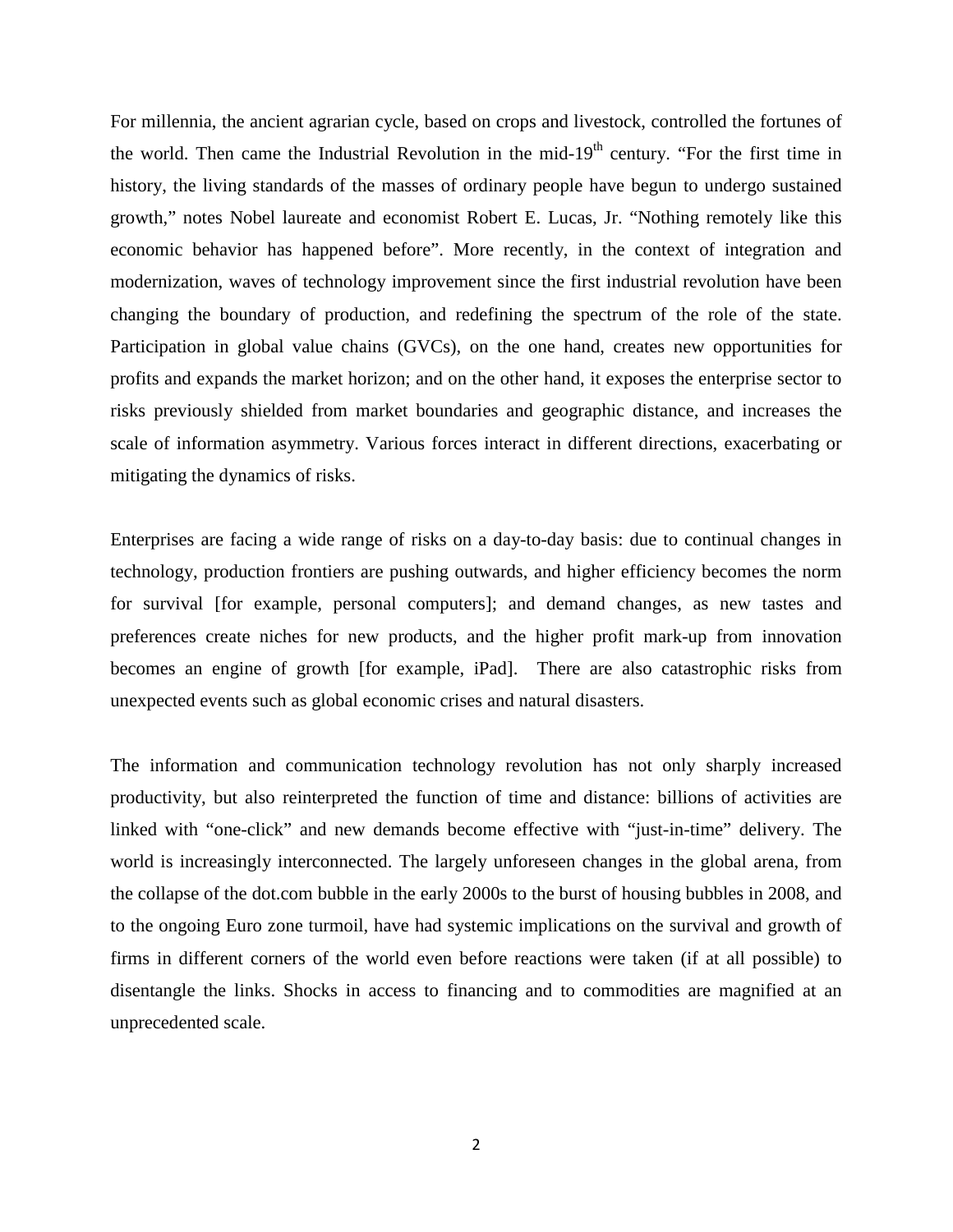To a considerable extent, participating and competing in GVCs has become inevitable. Even if a firm is not export-oriented, it will be competing against imports made in the global economy unless there are protectionist barriers against imports. This paper looks at the risks and opportunities firms and their workers face in GVCs. First, it examines the risk-sharing mechanisms that firms provide from the national and global perspectives; second, it takes a closer look at the new opportunities and challenges for firms and individuals in the global arena; third, it discusses the role of economic upgrading and social upgrading; and finally it sheds light on how the government can help people manage risks and reap the benefits in the participation of GVCs.

#### **Section 1: Firms as a vehicle of risk sharing**

Nobel laureate Ronald Coase has argued that firms emerged as a form of social institution to overcome the constraint of transaction costs inherent in direct exchanges: the costs associated with searching for, communicating, and bargaining with possible trading partners (Coase, 1937). Through efficient resource allocation, firms are capable of generating higher income than households alone can do by providing self-produced goods and services directly to the market. Importantly, multi-person firms provide the mechanism of risk sharing among workers, firm owners, and between workers and firm owners:

• When risk is shared among workers, if a worker falls sick, others can share the workload to keep the firm going. Also, the risk-sharing mechanism that multi-person firms make possible allows workers to specialize and increase productivity together. Investing in specialized skills is a risky undertaking. By absorbing the costs of initial training, or by providing incentives to acquire such skills by raising wages, enterprises can tilt workers' skills profiles toward specialization. By sharing the costs of training or increasing the expected returns of acquiring skills, the enterprise sector can shift the skill distribution in the workforce toward specialization (Acemoglu & Pischke, 1999; Lam & Liu, 1986).

When risk is shared among owners of capital, for example, with limited liability, investors can take on more creative risk with a given level of expected risk through diversifying their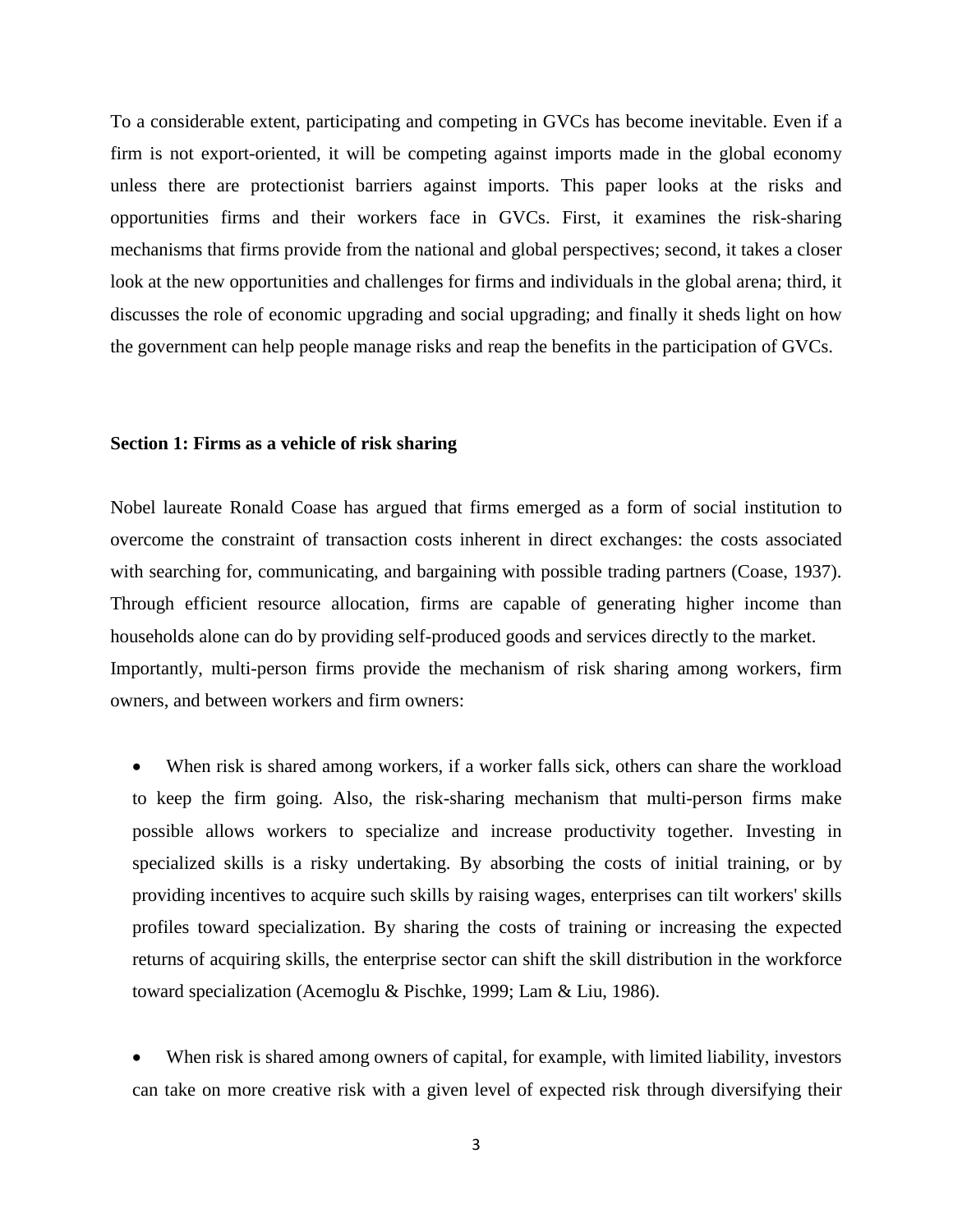portfolio. As the *Economist* magazine noted in its millennium issue, "The modern world is built on two centuries of industrialization. Much of that was built by equity finance which is built on limited liability.<sup>" [2](#page-5-0)</sup> With the required legal and institutional frameworks, the contractual arrangements of limited liability limits the down-side risk of investments, allowing investors to separate personal liability from the debt of the production unit. It also enables them to own small pieces of many firms and diversify their investment portfolio, which reduces risk if some of their investments drop in value. Limited liability also led to the development of the stock market, facilitated corporate capital accumulation, and enabled the exploitation of the economy of scale.

• When risk is shared between workers and owners of capital, for example through labor contracts, firms can provide insurance to workers who accept a lower wage in exchange for stable income. Firms can provide a steadier stream of wage income to labor owners by isolating some risks related to production. Through labor contracts, workers can relocate risks in the production process to firms and limit excessive fluctuations in employment and income to maximize welfare. To maximize profit, firms try to minimize the cost of labor as well as the cost of other inputs. To maximize welfare, workers prefer jobs not only with higher but also more stable income. Firms, which are less risk-averse than workers, care more about the average labor cost than its volatility, and thus can offer labor contracts with less volatility in pay (for example, a fixed wage) to compete for workers in exchange for a lower average level of remuneration. By leveraging the two aspects explicitly or implicitly contained in labor contracts— the level and the volatility of the remuneration—both firms and workers could be better off through risk sharing. On the other hand, workers can offer a form of insurance to firms in which they agree to reductions in wage or cutback in work hours during temporary shocks in exchange of higher wages in normal times.

Risk sharing and diversification has encouraged risk taking, and increased productivity at a massive scale. Higher income allows individuals to increase savings, purchase market insurance, improve access to finance, invest in nutrition and health, and obtain more knowledge from educational investment. Take savings, for example. If individuals are struggling to meet their

 $\overline{\phantom{a}}$ 

<span id="page-5-0"></span><sup>2</sup> The *Economist*, 31 December 1999, Millennium issue.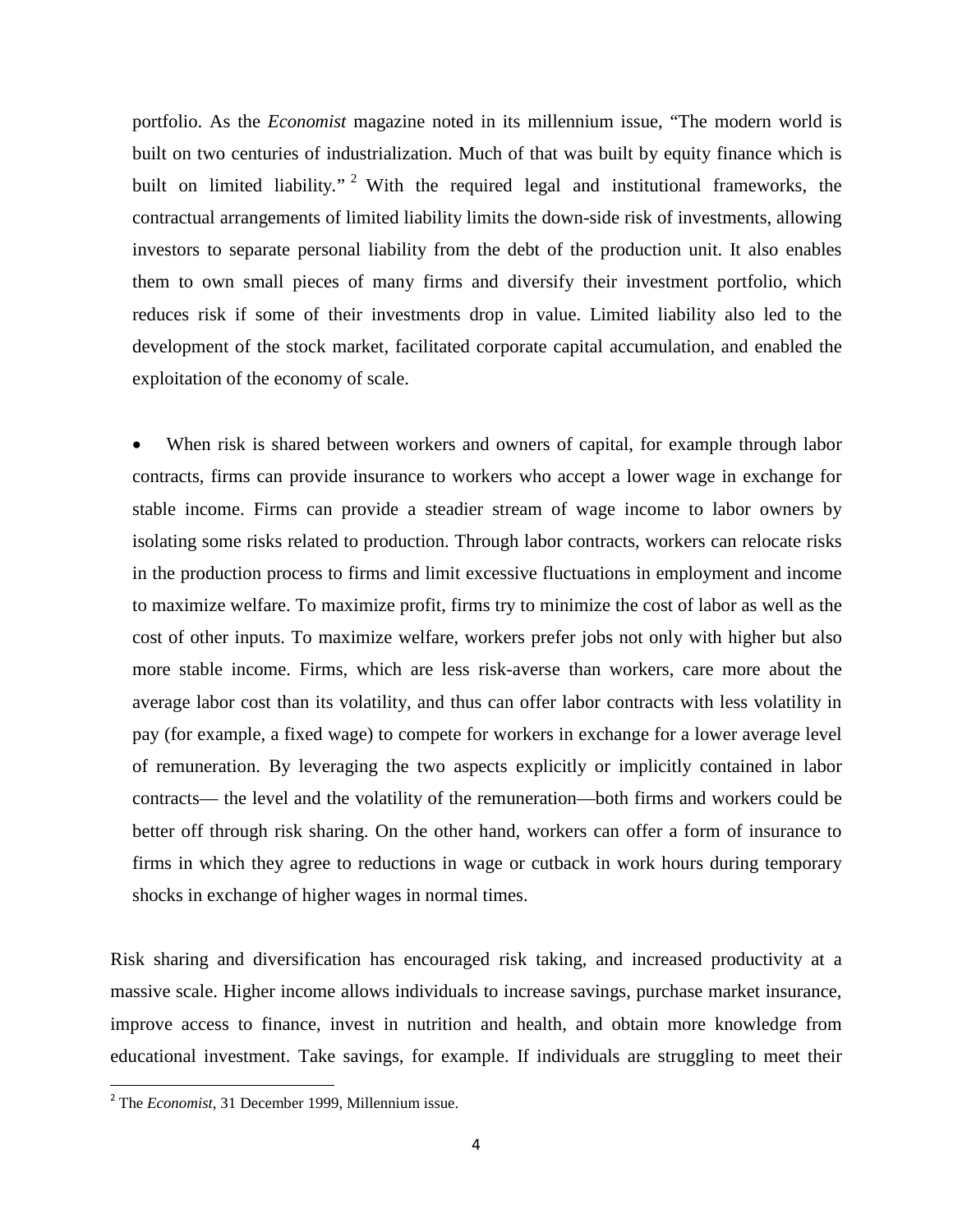current needs, saving for the future will be a slow process. Around the world, as income levels rise, savings rates also rise (Schmidt-Hebbel et al., 1992). In developing countries, a doubling of income per capita is estimated to raise the long-run private savings rate by 10 percentage points of disposable income (Loayza et al., 2000).

However, with the division of labor and diversification of ownership of firms, new risks also emerge. The ways the enterprise sector functions and manages risk affect the risks people face and the risk management measures they employ. Firms may take risk irresponsibly at the brink of bankruptcy, creating negative externalities for society. The management of the firm, which is often in the hands of professionals who have special managerial skills, may have different interests than its owners.

If the enterprise sector fails to function smoothly or if it shifts its own risks to people, it can be a source of risks to households, communities, and even the financial sector and national government. When business shrinks or technology becomes obsolete, the enterprise sector may generate income-related risks (channeled through loss of jobs and loss of capital returns) and asset-related risks (channeled through loss of investments). Both can further translate into risks related to social inclusion, ranging from loss of insurance and other benefits provided through employment (such as health insurance and pension), to loss of connection with the professional community, to loss of social status and involuntary changes in life styles. Regulation and incentive systems need to be in place to ensure that the interests of various stakeholders are protected.

In a globalized world, characterized by lower transport and transaction costs, the interconnectedness across firms or sectors linked through supply networks or financial linkages multiply and intensify. Global value chains include two main types of firms: "lead firms," which are typically transnational corporations (TNCs) headquartered in the advanced industrial countries, who control and define the main activities in terms of price, delivery and performance in both producer-driven and buyer-driven GVCs; and the supplier companies who produce the goods and services in GVCs, generally located in developing countries. Thus, the GVC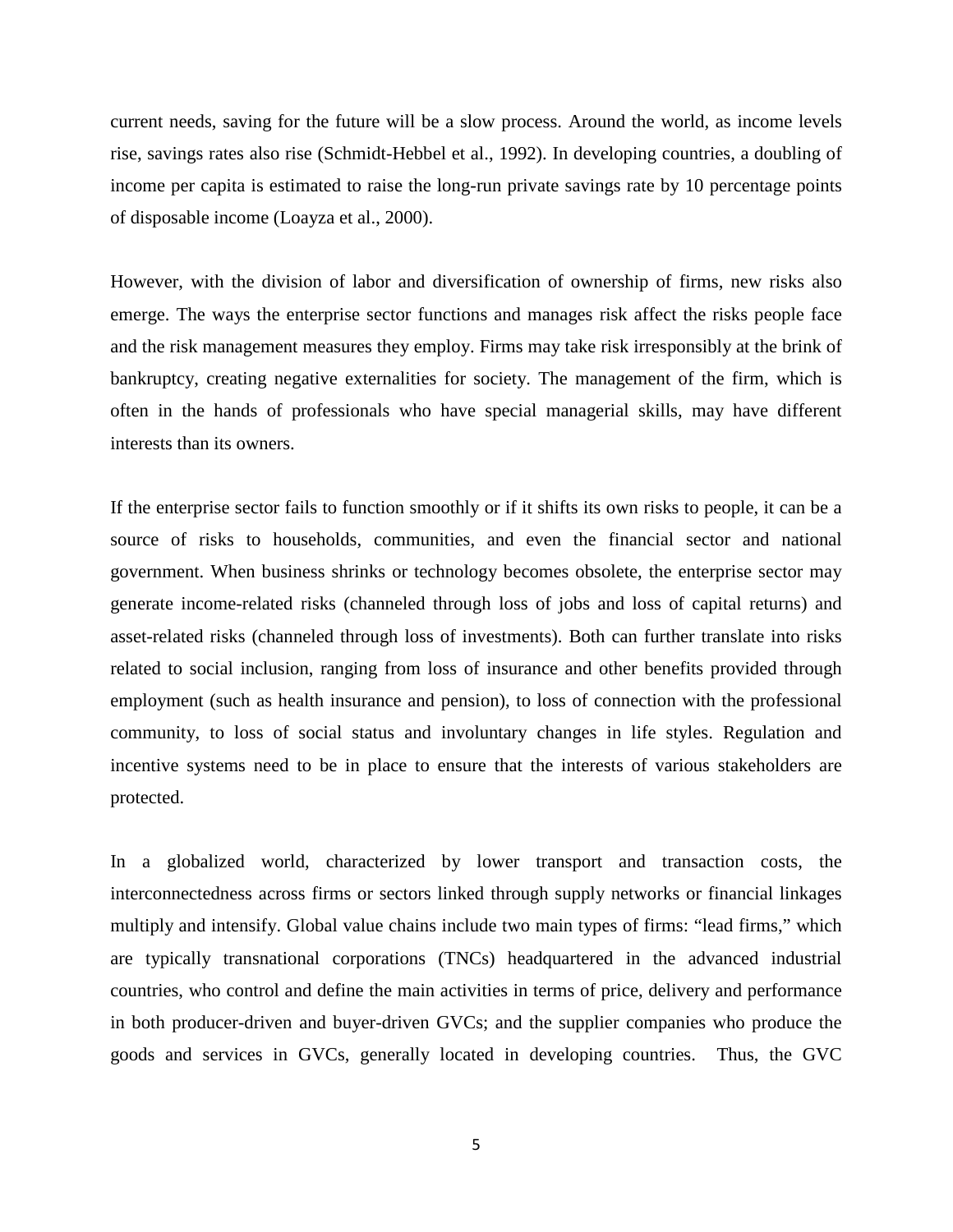"enterprise sector" links both developed and developing countries into a common global supply chain.

From the GVC point of view, enterprise sectors in national economies are part of the supply base for lead firms in GVCs. This has two concrete implications: (1) external actors (specifically, GVC lead firms) are a potentially significant form of "external risk" in national enterprise sectors; and (2) national enterprise sectors are nested within larger regional and global enterprise sectors, which are connected to GVCs. The global enterprise sector, as a series or set of industryspecific GVCs, has the potential to affect people's risk management through the same risksharing mechanisms that are operating at a larger scale. It can be advantageous or detrimental to national enterprise sectors and affect firms differently according to their size and industries.

#### **Section 2: Opportunities and challenges in the global arena**

Firms face new opportunities and challenges in the global market. They have the opportunities of supplying much larger global demand, which eliminates the scale and purchasing power limitations of the domestic market in developing economies. There also are many more upgrading opportunities because the quality and price parameters have wider variation, allowing for more extensive product and process upgrading options. There is also higher risk because international standards for price, quality, standards and delivery schedules are much less forgiving. Firms typically need to have a relatively large scale of production to participate in global markets, or have a special technological edge to enter global market niches. There is also a risk from intensified competitive pressures, as everyone can compete with exporters in terms of lower prices or higher quality, so only the best can succeed in GVCs.

The presence of scale economies favors the concentration of production, which tends to minimize costs, leading to higher profits for enterprises and possibly lower prices for consumers. The higher concentration of production yields benefits of large-scale clustering and agglomeration, but also generates new risks for the economy. On the one hand, shocks in one location can easily spread to the rest of the network, generating cascade effects. If the supply network is highly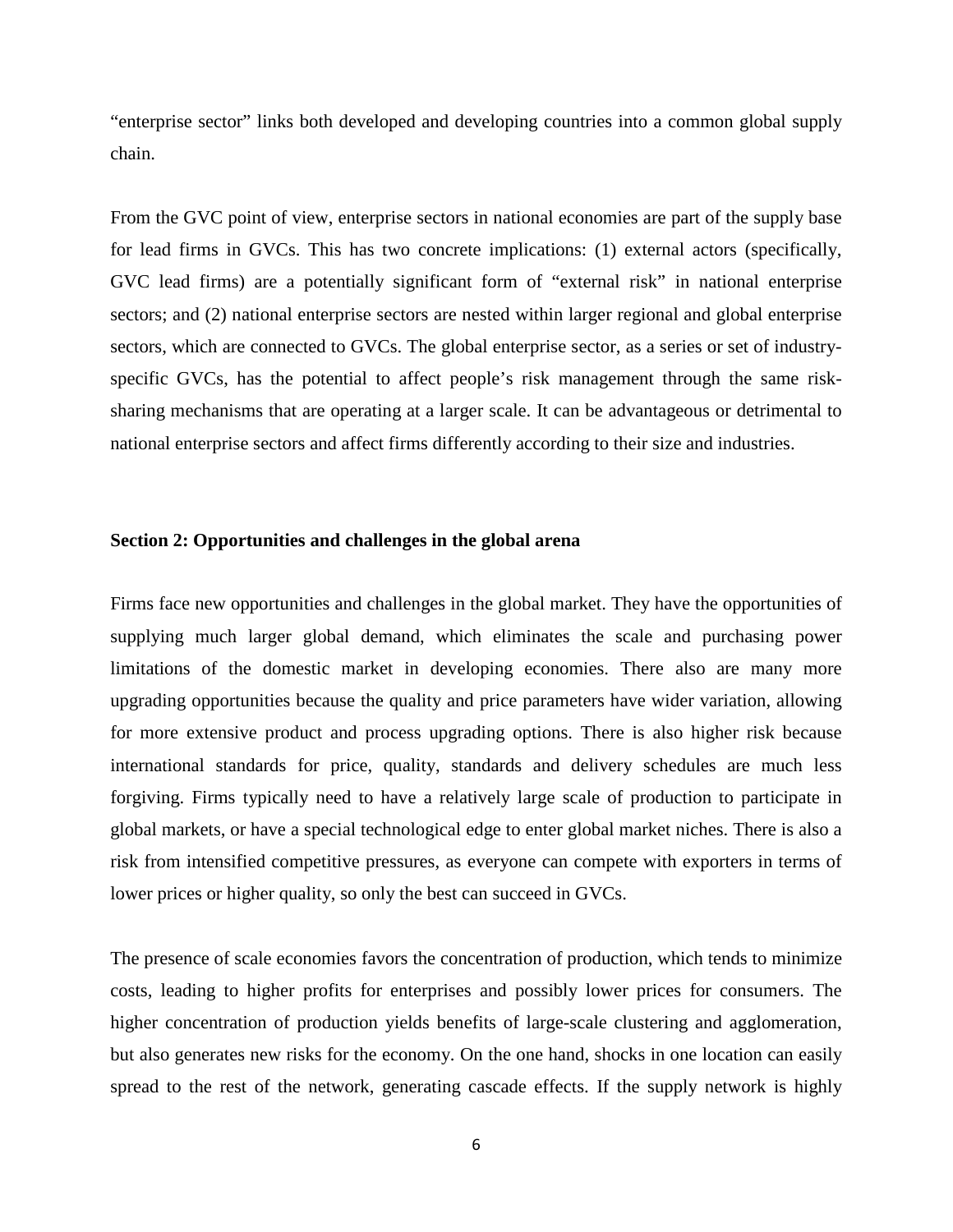interconnected, low productivity in one sector can potentially affect the entire economy, as downstream sectors will also suffer (Acemoglu et al., 2010).

The effects of the 2011 earthquake in Japan on the automobile industry worldwide demonstrate the vulnerability of the system to shock (Box 1). However, greater openness to international trade and capital can also have a large impact on macroeconomic volatility. When an economy is highly concentrated in certain productive activities, such as Nokia (whose worldwide sales in 2003 represented over one-quarter of Finland's GDP) and Samsung (which accounted for 23 percent of the Republic of Korea's exports and some 14 percent of GDP), firm-specific idiosyncratic shocks can generate significant shocks that affect GDP (Di Giovanni & Levchenko, 2009). In the United States, the largest and most diversified economy in the world, a one-time increase of the dividend of one company (Microsoft, for \$24 billion) boosted growth in personal income from 0.6 percent to 3.7 percent in December 2004 (Bureau of Economic analysis, January 31, 2005).

While firms are exposed to new challenges in an increasingly integrated world, international trade and financial linkages, remittances, and Diaspora communities also have the potential to serve as safety nets for individuals, families, and communities to absorb and cope with risks to shocks that are not global in nature.

Foreign direct investment can affect the volatility of enterprise performance in times of crisis in different ways. The ability of multinationals to shift production across countries can increase volatility, and market diversification can lend stronger stability to local subsidiaries. For instance, after the recent global financial crisis, multinational subsidiaries linked with parents with strong vertical production and financial linkages fared better on average than local counterparts. The demand from parent firms can help absorb the negative demand shock in the host country, while the performance of subsidiaries linked horizontally with parent firms might become more volatile as the multinationals shifts more production back home (Alfaro & Chen, 2011).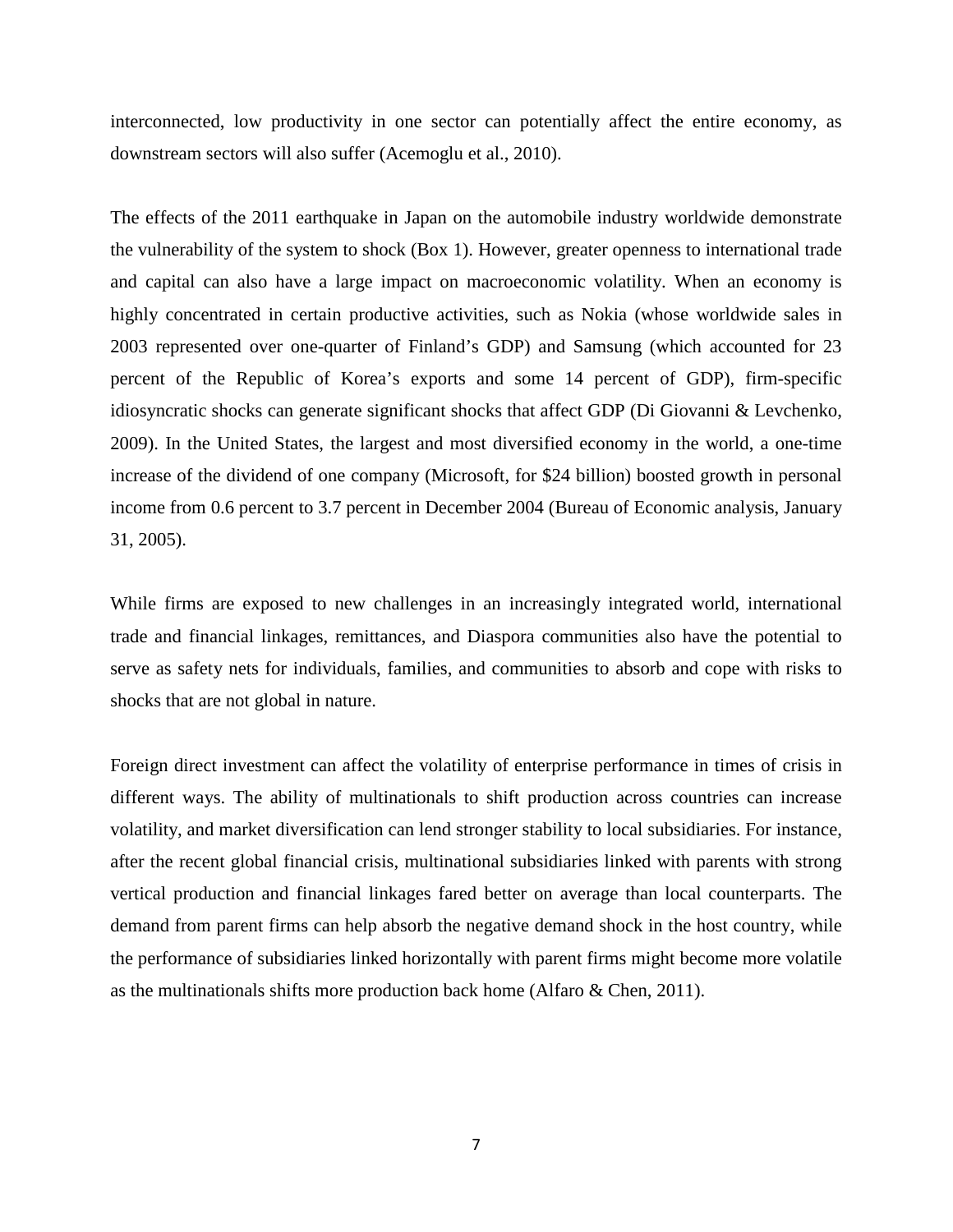# **Box 1: From one shock to another: The 2011 earthquake in Japan rattled the auto industry worldwide**

Supply chain management, backed by tight vertical connections among enterprises, has resulted in a high level of competitiveness for the automobile industry. Car makers at the top of a chain can procure meticulously customized, high-quality components from firms further down the chain (resulting in differentiated, high-quality cars), collect information to continuously predict the appropriate amount of outputs, and minimize inventory and associated costs.

The high degree of customization and just-in-time production practice, two key drivers of success, also expose the automobile industry to worldwide shocks (Canis, 2011). In March 2011, an earthquake struck eastern Japan. The disruption of production of automotive parts generated immediate impacts. Since automotive parts are highly customized, replacement from other suppliers is almost impossible. In April 2011, Nissan closed plants in Mexico for five days and plants in the United States for six days. Output at eight of Honda's Canadian, Indian, U.K., and U.S. plants was cut by half.<sup>[3](#page-9-0)</sup> The U.S. car maker, General Motors, closed its assembly plant in Louisiana because of a shortage of vehicle parts, which in turn led to short layoffs at its New York, plant, where the engines are made. Ford closed assembly plants in Belgium and the United States for one week, and plants in China, the Philippines, Taiwan, China, and South Africa for two weeks. [4](#page-9-1)

Multinational companies' internal capital markets and investment flows from parents to subsidiaries can lower subsidiaries' dependence on host-country credit conditions and hence lower their performance volatility when host countries experience credit crunches (Antras et al., 2009). In Poland, for example, during the recent global economic crisis, foreign ownership appears to have provided a higher degree of resilience to affiliates facing external credit constraints through intra-group lending mechanisms (Kolasa et al., 2010).

 $\overline{\phantom{a}}$ 

<span id="page-9-0"></span><sup>3</sup> "Quake Update," Automotive News, April 4, 2011.

<span id="page-9-1"></span><sup>4</sup> "Piecing Together a Supply Chain," *New York Times*, May 12, 2011.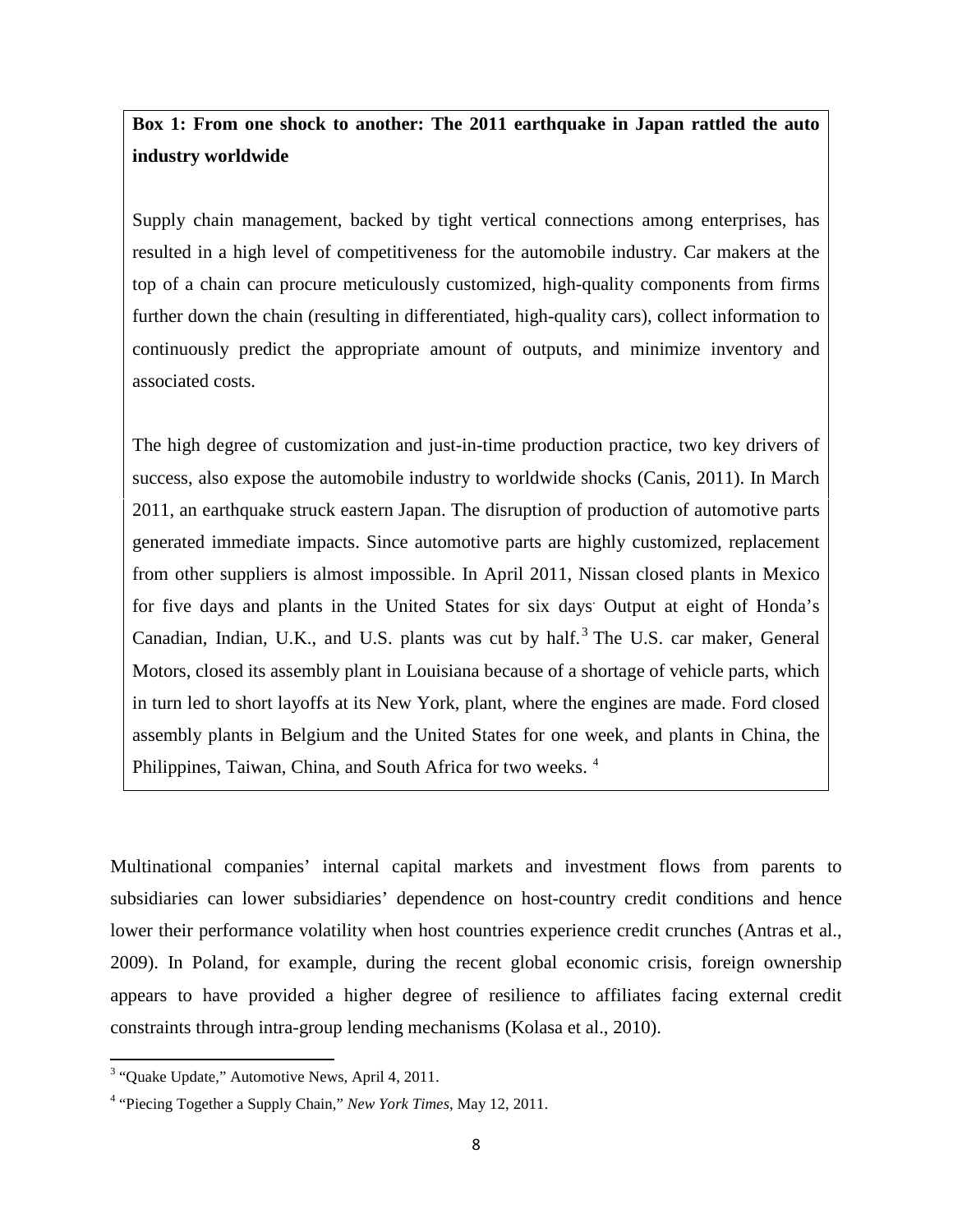For individuals, communities, and national economies, remittances of foreign earnings tend to be stable and often countercyclical. Migrants are likely to send home more resources to help their families when the home country has experienced an economic downturn or crisis. For example, during the financial crisis in Mexico in 1995 and in Indonesia and Thailand in 1998, remittances increased sharply, which not only helped households smooth consumption, but also provided the needed resources to overcome credit constraints for local entrepreneurs, alleviating their risks (The World Bank, 2005). Beyond remittances, Diasporas can provide assistance in normal times by assisting in philanthropic activities, fostering the exchange of knowledge, and increasing trade links; in time of stress, they are more likely than average investors to finance infrastructure, housing, health, and education projects in their countries of origin. Diaspora bonds have raised over \$35 billion in India and Israel, including during periods when the home country was suffering a liquidity crisis (Ratha, 2010).

In terms of GVCs, the supply chain "rationalization" that has been going on in terms of shrinking the size of GVCs was accelerated as a result of the 2008-2009 global economic recession. As consumption declined in most advanced industrial countries, which were the main markets for GVCs, as a result of the recession, the size of GVC supply chains sharply contracted. Recent studies have highlighted significant new trends in how GVCs are organized in the current period, which each alter the nature of risks that national enterprise sectors will confront (see Gereffi (2014), for a summary of these changes):

• GVCs are becoming geographically more consolidated, which reflects the rise of large emerging economies after 1989. Known initially as BRICs (Brazil, Russia, India and China), the emerging economies now include a diverse array of "growth economies" such as Mexico, South Korea, Turkey, Indonesia, the Philippines, and Vietnam, which offer seemingly inexhaustible pools of relatively low-wage workers, highly capable export-oriented manufacturers, abundant raw materials, and sizeable domestic markets (O'Neill, 2011). Emerging economies are now major production centers worldwide, although their specific roles in GVCs vary according to their openness to trade and foreign investment, and other strategic considerations.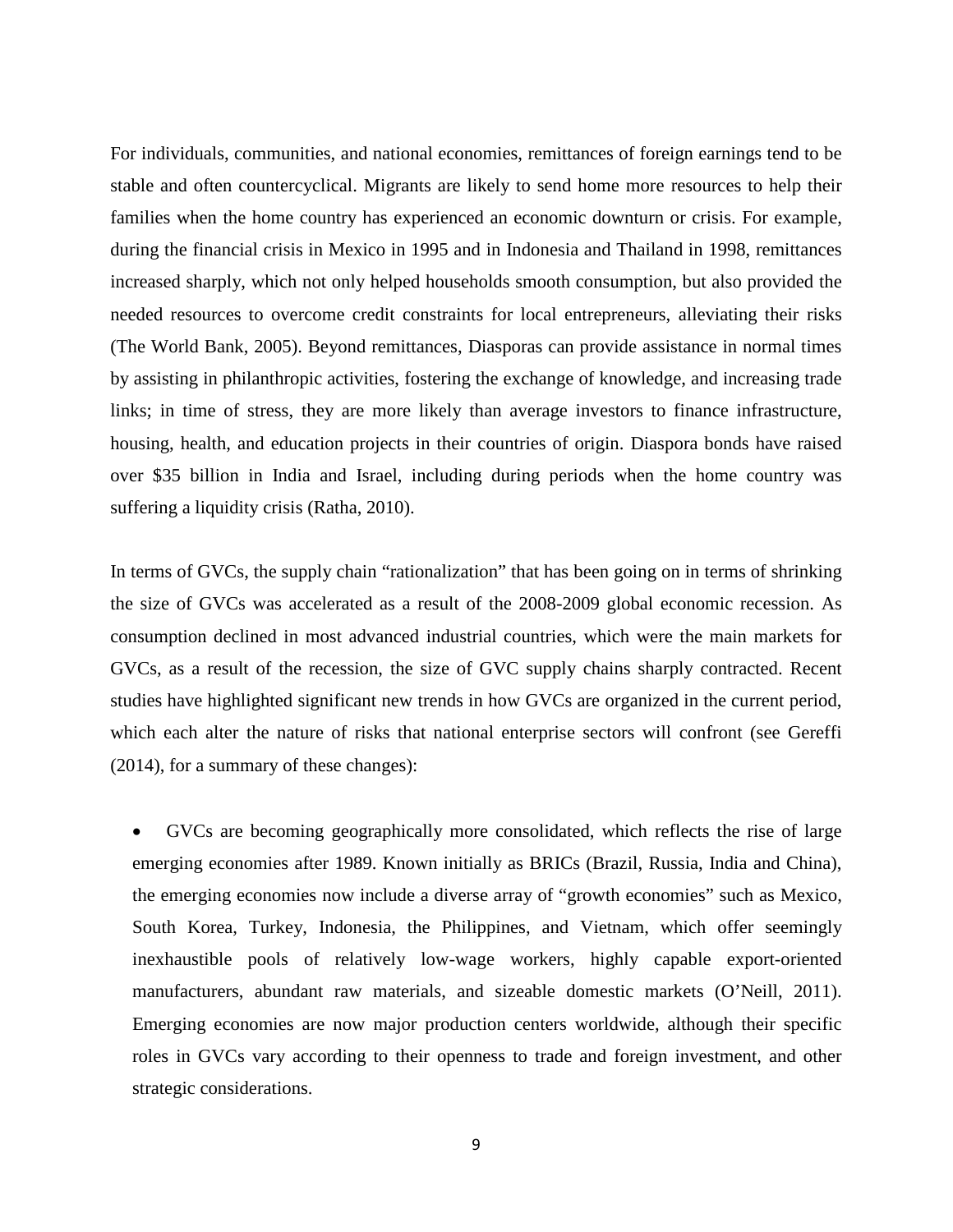• GVCs are also becoming organizationally more concentrated, as the transnational lead firms in GVCs seek to "rationalize" their global supply chains from 300-500 suppliers in the heyday of economic globalization in the 1990s to 25-30 suppliers (or less) in the current era. These new supplier firms are expected to be bigger, more capable (technologically as well as in modern models of supply-chain management), and strategically located to access large regional and national markets. Coupled together, the trends of GVCs toward geographic consolidation and organizational concentration place greater competitive pressures and economic risks on the majority of countries and firms in the global economy that do not have the scale, size, strategic location, or skills to rise to the top in contemporary GVCs.

The global economic recession of 2008-2009 has reinforced some of the pre-existing trends in GVCs, but also introduced new patterns in the global economy that affect the distribution of risk and vulnerability in national enterprise sectors. A study by the World Bank concludes that GVCs have proven resilient in the face of the recent economic crisis, which has accelerated two longterm structural trends in the global economy: the aforementioned consolidation of GVCs, and the growing salience of markets in the South (Cattaneo et al., 2010: 6). As world trade is bouncing back from the 2008-2009 global recession, emerging economies are becoming a main engine of world economic recovery. Given stagnant consumer demand in the global North, GVCs are shifting to supply new end markets in the South, which include a renewed emphasis on the domestic markets of large emerging economies and the regionalization of what were previously global supply chains (Staritz et al., 2011).

In the case of the global apparel industry, between 1995 and 2009, China's share of global apparel exports increased from 22% to 41%, and export sales increased from US\$32.9 billion to \$122.4 billion. Countries whose market shares declined most abruptly during this period, which included the phase out of the Multi-Fiber Arrangement (MFA) in 2005 that guaranteed export quotas for many smaller countries in the U.S. and European Union markets, were Mexico, Central America and the Dominican Republic, Thailand, the Philippines, Romania and Poland (Frederick & Gereffi, 2011). However, even in China, a clear winner in aggregate terms, thousands of apparel factories were shuttered and millions of workers in apparel plants lost their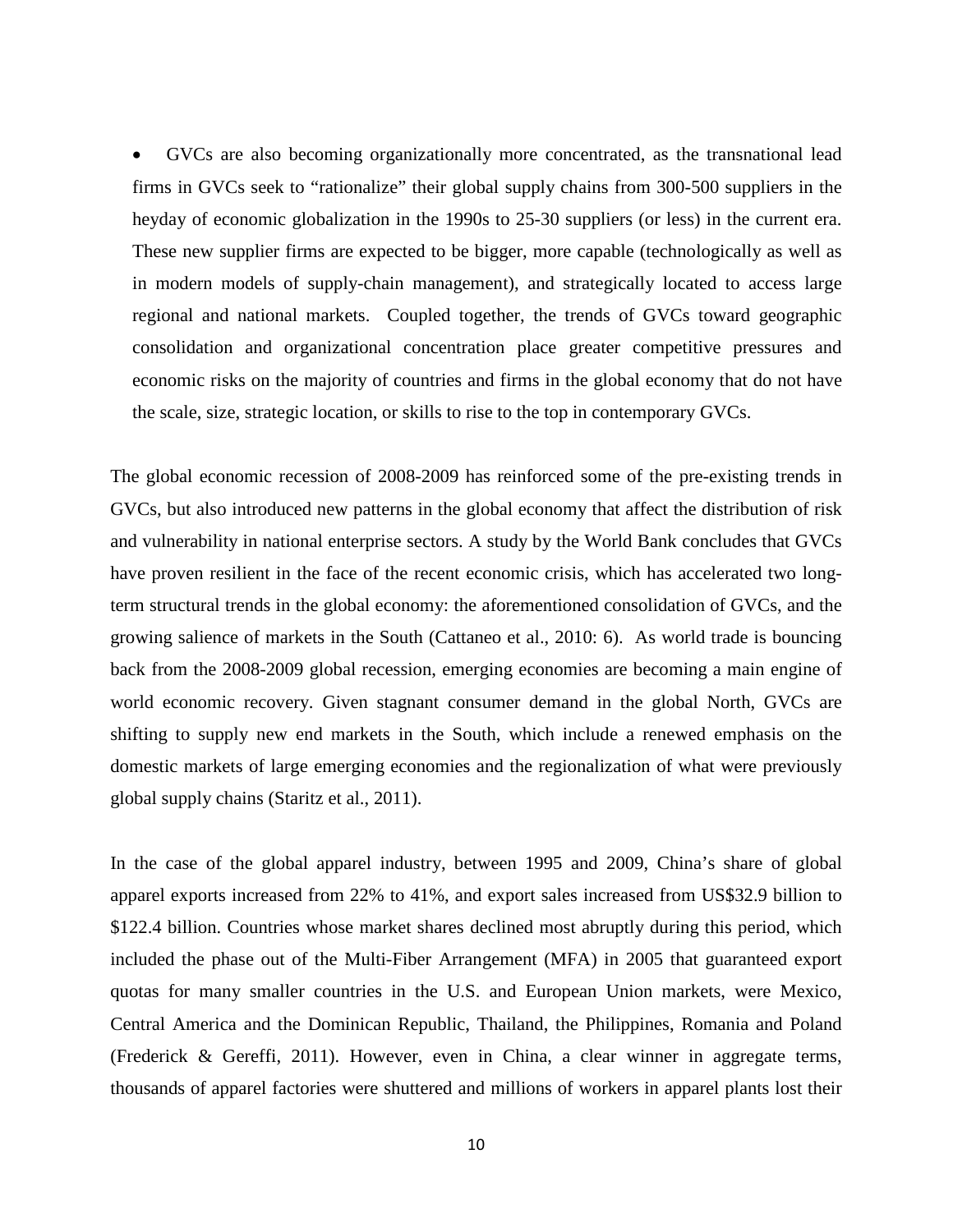jobs as the industry was streamlined in the late 1990s and early 2000s (when many state-owned apparel firms were closed), and then again in the late 2000s as the recession further reduced export-oriented sales.

In short, the economic crisis has not reversed globalization; international production and consumption have remained central features of the global economy. The role of the South has grown, but inequalities among developing countries in terms of how they are positioned in GVCs are rising as well. This could generate additional sources of inequality and potential crises in the future.

#### **Section 3: Economic upgrading and social upgrading**

The distribution of risks and opportunities is closely related to the positioning of an enterprise within a value chain and to the nature of this value chain. Figure 1 illustrates this proposition for value chains associated, respectively, with five different industry groups. Economic and social upgrading (or downgrading) of firms and workers can take place in multiple trajectories (Barrientos et al., 2011).

The concept of social upgrading, referring to improvements within a specific enterprise (or associated group of enterprises) in the terms of employment, remuneration, worker rights, and workplace safety and employee insurance arrangements (Barrientos et al., 2011), is central to this examination of household risks and enterprises within value chains. Social upgrading by enterprises helps reduce risks for worker households and removes some of the volatility that they would otherwise face. The extent and type of social upgrading that is possible are usually related to (but not determined by) the economic upgrading in place. Other institutional factors and actors, including the extent and nature of worker organization, civil society actions, government legislation and its enforcement, can also make a difference.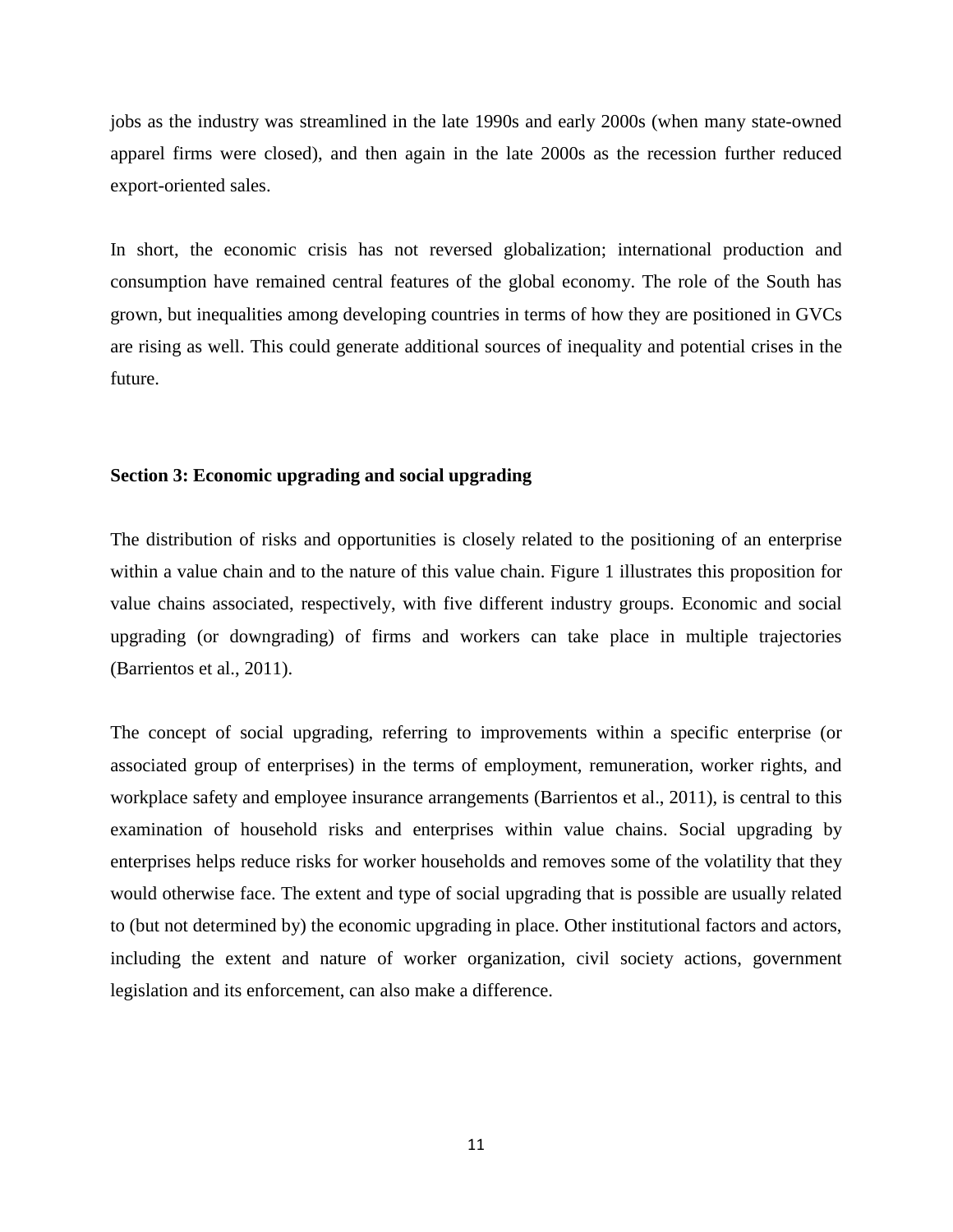



**ECONOMIC UPGRADING**

Adapted from Barrientos et al. (2011).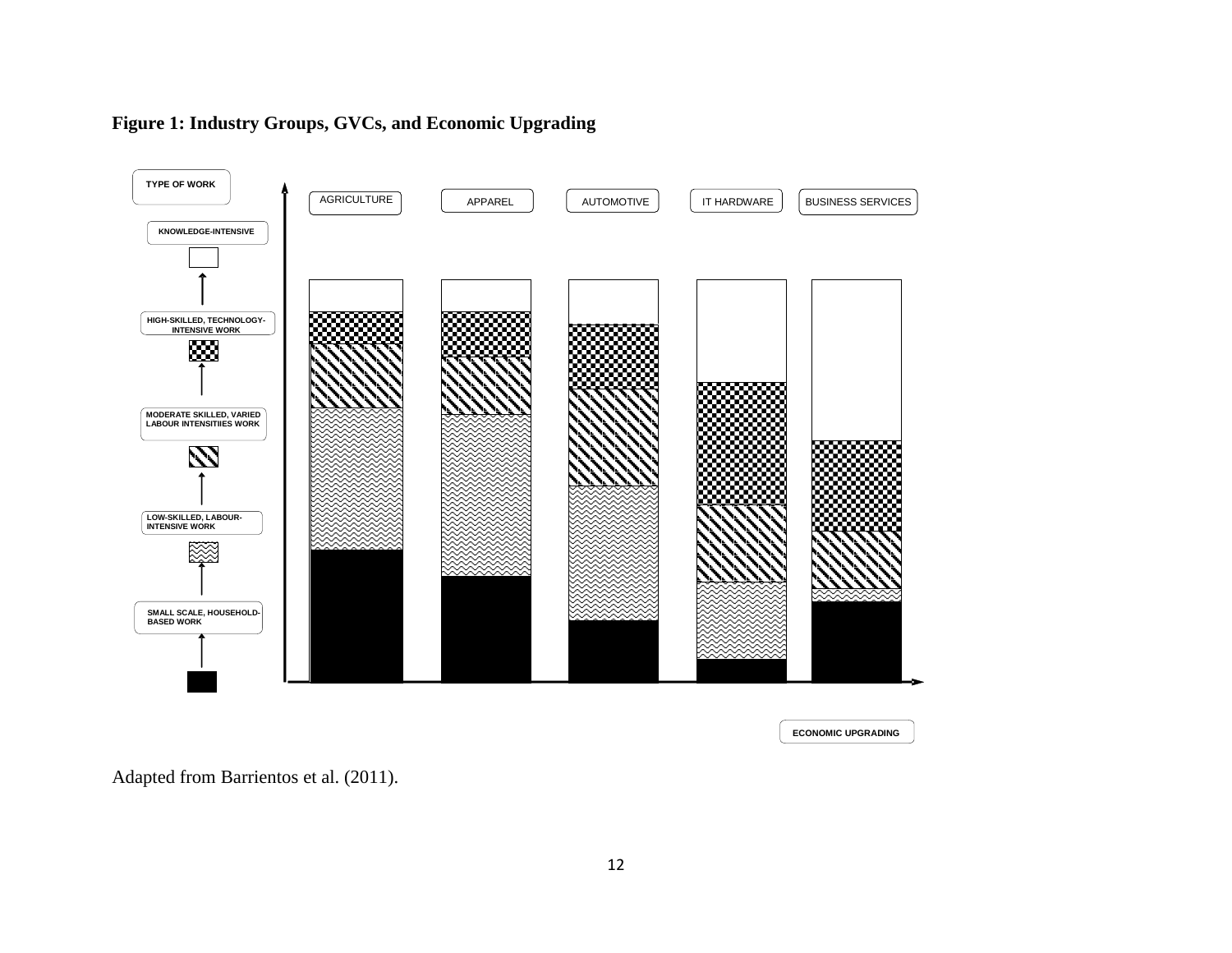Each GVC in Figure 1 is represented as a vertical silo, with lower segments representing the approximate share of less-skilled types of work carried out within the value chain. All value chains include economic activities that span a broad range of skill levels. Consider agriculture, for example. At the lowest level – the farm, typically – this value chain involves a relatively large proportion of small scale and low-skill labor. Higher in the value chain, particularly at the points of processing and marketing, the skill level of workers rises progressively. The same is true for each of the other four GVCs. Skill levels rise as one moves from lower to higher value activities in the chain; the proportion of highly skilled workers at the top of each value chain, who carry out knowledge-intensive activities, vary according to the type of GVC we are examining. In agriculture, for example, this segment tends to be relatively small, while in business services, the proportion of knowledge workers is relatively large.

The likelihood of enforceable standards also rises as one moves up value chains toward more formal and skill-intensive work. It is not enough merely to specify decent work standards; they must be capable of enforcement at low cost, in the ideal situation being self-enforcing. The prospects of having measurable and enforceable standards typically rise as skill levels and technology increase within value chains.

Social upgrading can therefore be achieved through various means, involving different combinations of: (a) economic upgrading: as enterprises move up value chains, the share of skilled workers typically increases; and (b) deliberate actions to introduce enforceable standards – minimum wages, paid time off, workplace safety, insurance, and so on – for those workers whose skill levels remain low, who are more easily replaced, and who for these reasons may be badly treated. The scope for such actions widens considerably as the array of actors is expanded in GVCs. Using illustrative examples of successful social upgrading, we will develop an analytical framework to assess possibilities for action.

Alternative pathways for social upgrading are available, as Figure 2 shows with the help of three examples. The first example, Pathway A, depicts a situation in which no significant economic upgrading has occurred. Instead, risks to workers were reduced because of deliberate actions that introduced enforceable standards. This could be the situation, for instance, of an enterprise that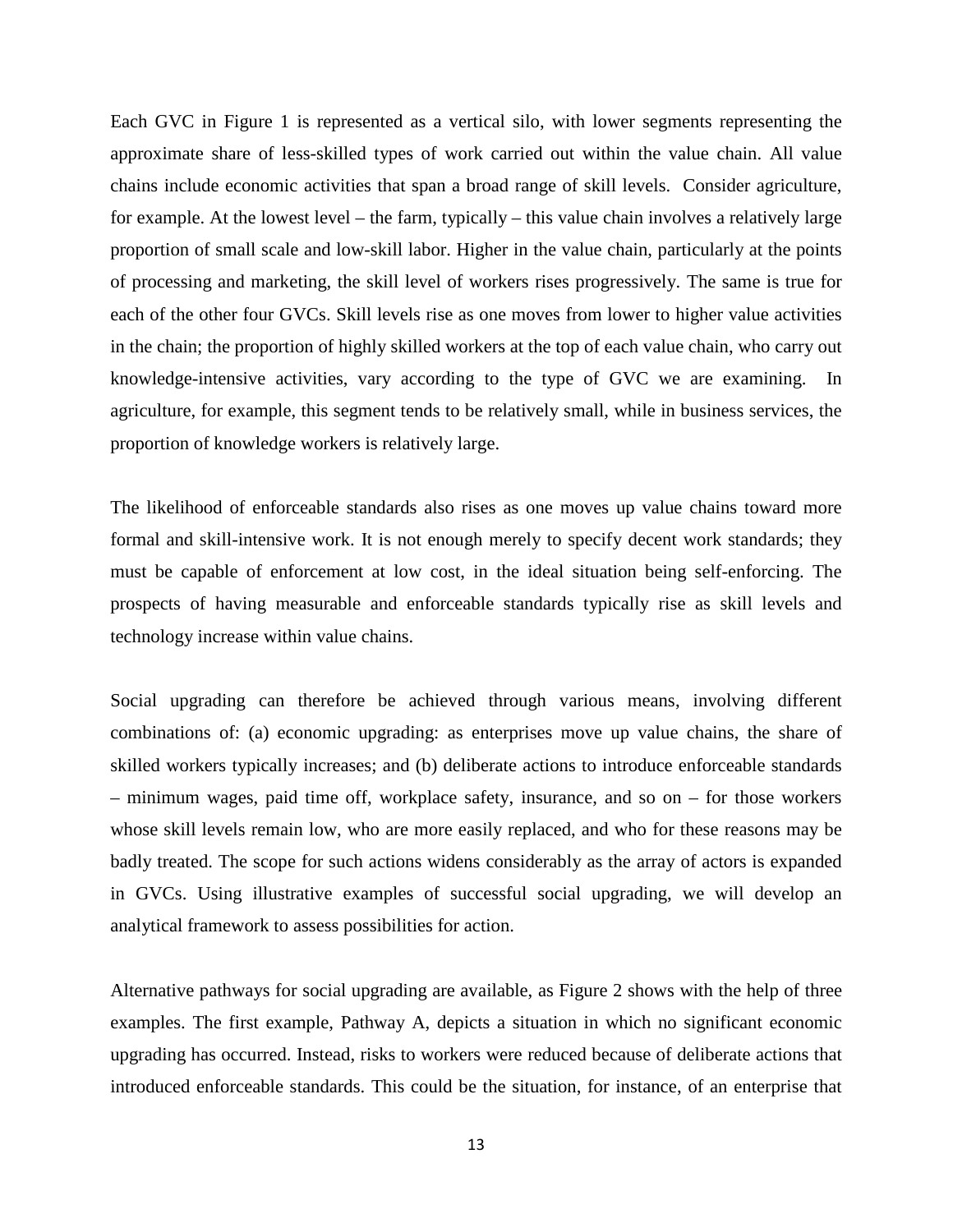produced t-shirts branded with the logo of some U.S. university. Actions by concerned student groups resulted in a slew of reforms: doing away with child labor, reducing the length of the work day, improved lighting and other work conditions, and so on.





Adapted from Barrientos et al. (2011).

Alternatively, social upgrading can occur along Pathway C, where almost the entire burden is borne by economic upgrading. In this case, risks for workers are reduced as small-scale household work gets turned over into high-tech and knowledge-intensive work, for instance, as in the case when a weaver of traditional rugs takes to computerized design and manufacturing. In the intermediate case of Pathway B, social upgrading within labor-intensive industries like apparel can be achieved with lower risks to workers if outside institutions like the Better Work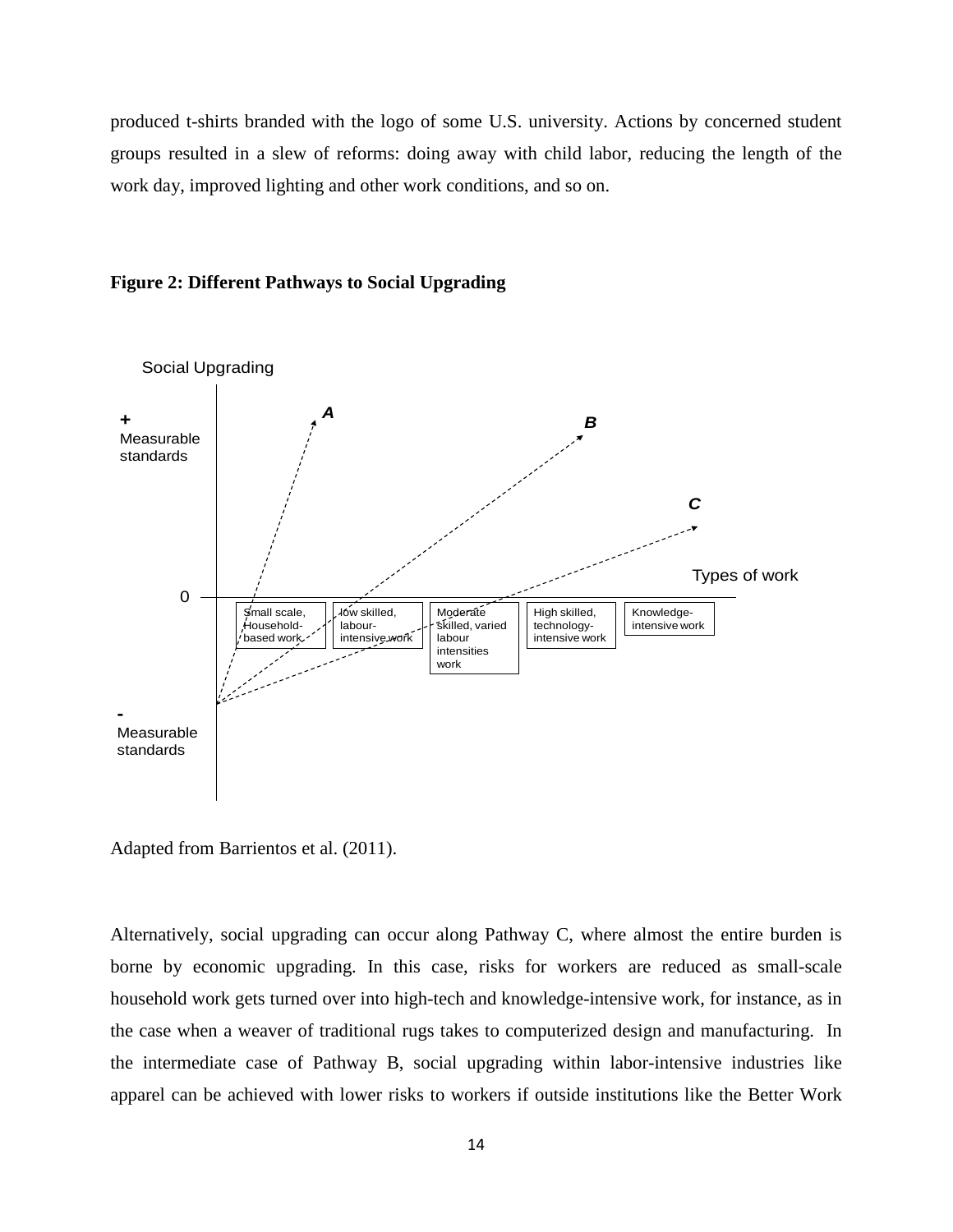program run by the International Labor Organization are involved to help certify standards (Rossi et al., 2014).

When the enterprise sector gravitates toward more technology or knowledge-intensive industries — for example from agriculture to apparel, and to business services—the share of skilled workers typically increases. As a result, labor productivity grows and more jobs of higher quality are provided. However, economic upgrading does not always lead to social upgrading in the form of better wage and working conditions. On the one hand, unskilled workers in many developing countries can be excluded from the desirable job opportunities provided by technology-intensive or knowledge-intensive work, which tends to concentrate in more developed countries. On the other hand, workers in the same enterprises can face very different opportunities for social upgrading; regular workers can have better statutory employment protection and benefit from labor standards, while irregular workers, often over-represented among women, youth, minority, and other vulnerable groups, can suffer discrimination.

In many enterprises in the developing world, hiring irregular workers directly or through thirdparty contractors to perform the most time-sensitive task in the low (unskilled) segment of the production chain is often a way for firms to reduce costs in response to last-minute orders from outsourcing companies. While this creates new wage employment opportunities for many low skilled workers, it also allows firms to shift the risks of production related to fluctuations in demand to workers. Regulations need to be in place to protect workers.

To a considerable extent, as we contend below, reducing risk for workers / households is associated with social and economic upgrading at the enterprise (or industry) level. Since a significant proportion of international production and trade now takes place through coordinated value chains in which lead firms globally and locally play a dominant role, possibilities for upgrading are increasingly defined by firms' locations within.

Firms in GVCs have opportunities for economic upgrading through engaging in higher value production or repositioning themselves within value chains. However, they also face challenges meeting the commercial demands and quality standards required by buyers, which smaller and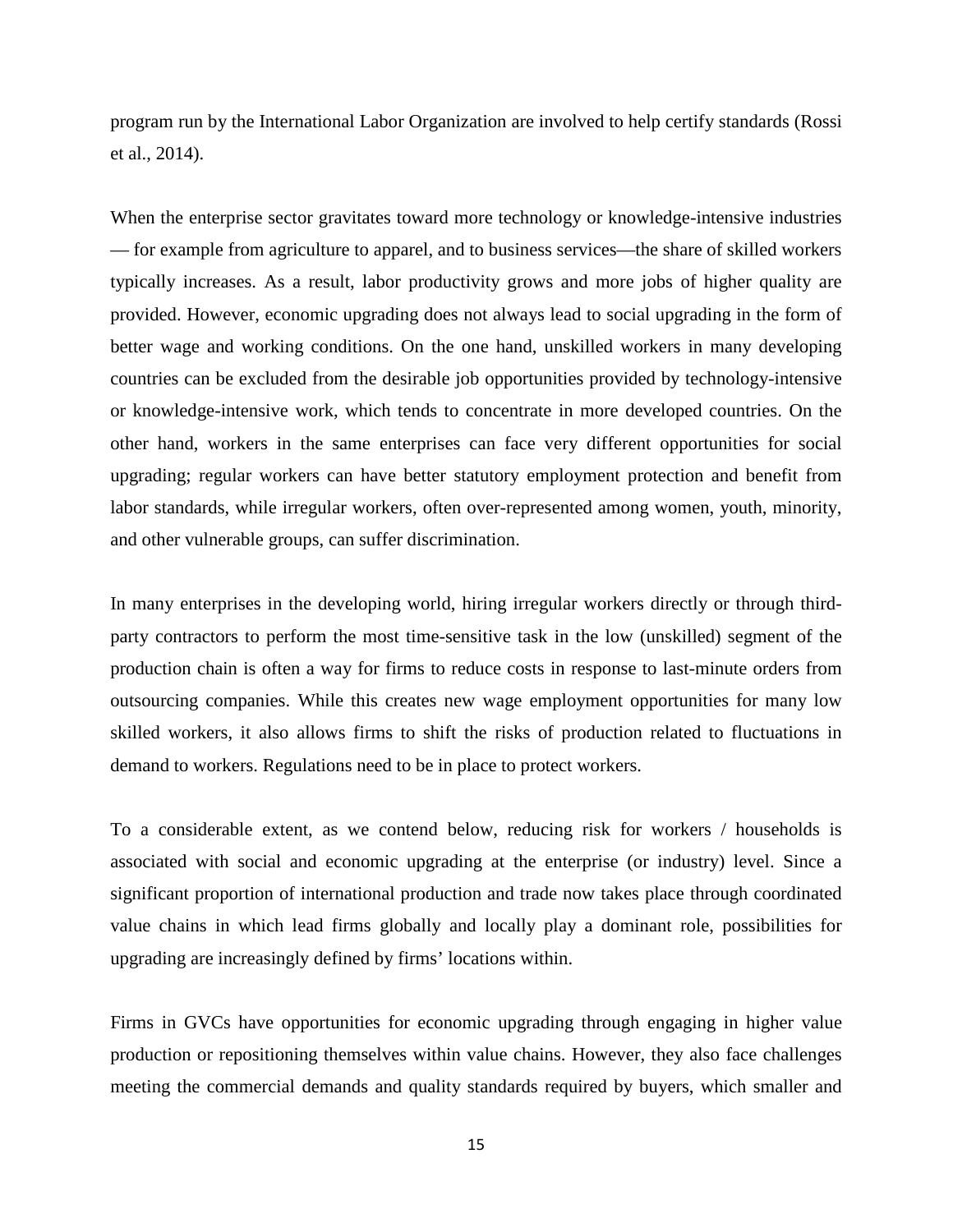less efficient producers find hard to meet (Gereffi & Lee, 2012; Gereffi, 2014). The GVC approach focuses heavily on this notion of inter-firm networks, supply chain, and trade and production networks. Adopting a GVC approach to a considerable extent changes the focus of examination, looking, instead of a self-contained enterprise, to links within chains having different structures.

Adopting a GVC analytical framework opens the door, therefore, to an additional cast of economic actors and stakeholders who can act as agents of change. In addition to governments and enterprise management, national industry associations, and trade unions, positive change in working conditions can be brought about at the initiatives also of buyers' associations, consumer groups, and international certification and inspection agencies, increasingly employed by buyers wary of their international human rights image.

The expansion of global production, especially in labor-intensive industries, has been an important source of employment generation. Many jobs have been filled by women and migrant workers who previously had difficulty accessing this type of waged work, and they have provided new income sources for poorer households (Oxfam International, 2004; Barrientos et al., 2003). Where this is regular employment that generates better rights and protection for workers, it can enhance social upgrading and decent work. The demand for rising standards often requires skilling of at least some workers and provision of better employment conditions.

But for many workers, this is not the outcome. Much employment is insecure and unprotected, and there are significant challenges ensuring decent work for more vulnerable workers. Irregular and low-skilled jobs – which are also low paying, thereby representing limited prospects for upward mobility – are as easily eliminated as brought into being. New risks are introduced, even as some old ones abate. Along with the risk of dismissal (or work reduction) that especially lower-skilled workers (and suppliers) of enterprises face, another significant downside risk accompanying these engagements involves the enhanced probability of injury and illness. Unsafe and unsanitary work conditions are often associated with low-skilled work in the enterprise sector. Labor safety regulations are non-existent or they are routinely flouted, more so at some and less at other points within GVCs.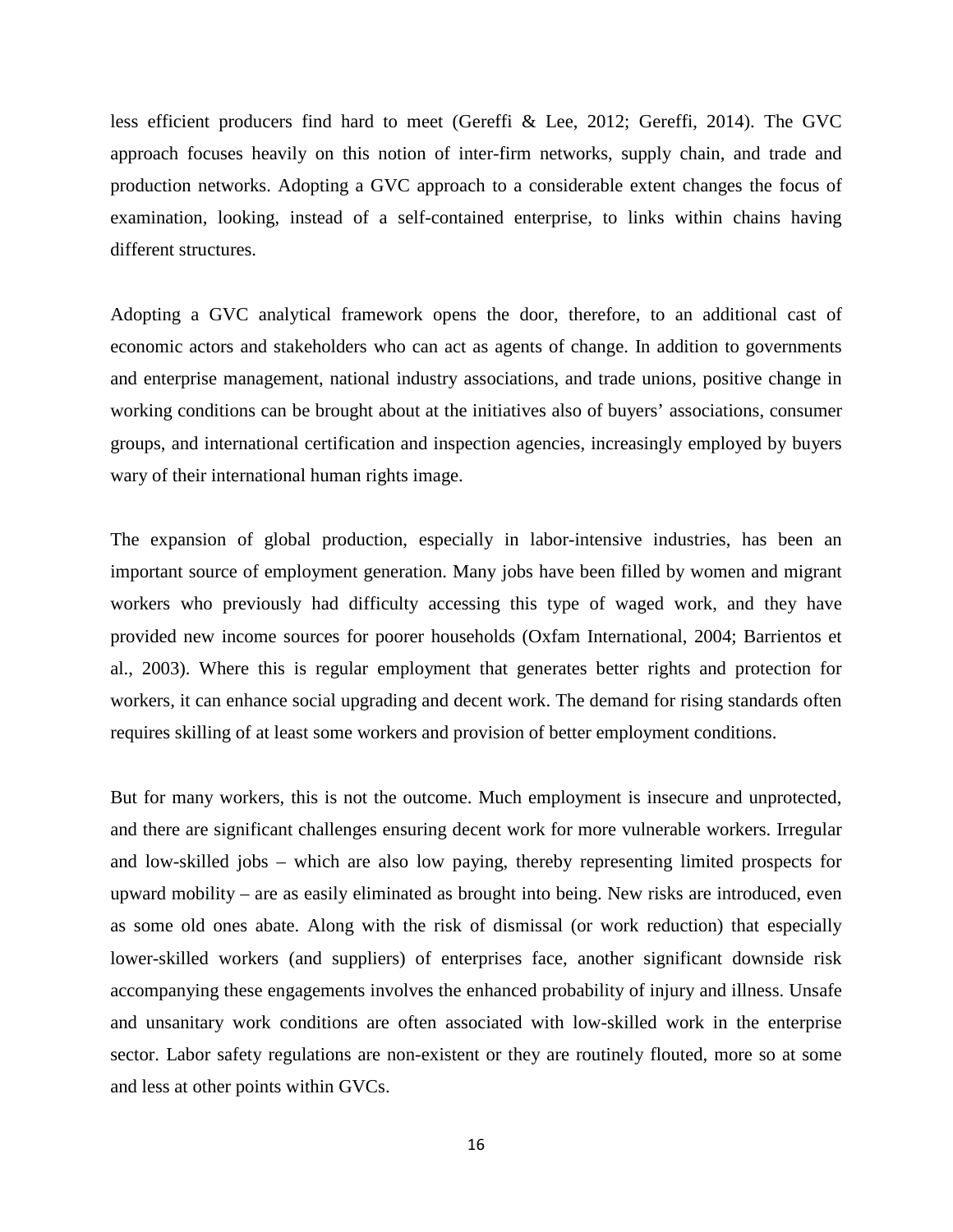Poorer individuals' engagements with the enterprise sector thus produce situations that can be, and often are, volatile. A simple logic for why volatility can be greatest for the worst off in these relationships is provided by Barrientos et al. (2011: 332): "challenges…remain significant for irregular workers… New activities taken on by the factory may well…lead to social upgrading for regular workers – through the development of more skills and training for new capabilities – but irregular workers continue to be needed in order to respond to buyers' requirements in terms of low cost, short lead times and high flexibility; their very status impedes their social upgrading."

Not all developing countries face similar options in the context of these changes. The shift to Southern markets and the growth in South-South trade have created more possibilities for entry and upgrading in GVCs, but they also present new challenges, particularly for the least-developed countries. GVC consolidation poses opportunities as well, especially for countries and firms with rising capabilities. However, it also threatens to leave many countries and firms that do not possess the required advantages on the periphery of GVCs.

In a more promising vein, the GVC literature shows that value chains oriented to different end markets entail distinct upgrading opportunities (Staritz et al., 2011; Gereffi, 2014). For example, the demand in lower-income countries for less sophisticated products with regard to quality and styles may confront lower entry barriers and less stringent product and process standards in emerging markets, which can facilitate participation and make it easier for developing country firms to engage in higher value-added activities (such as product development, design, and branding) in GVCs (Kaplinsky et al., 2011). With more intimate knowledge of local and regional markets than multinational firms, they can generate "frugal" innovations that are suitable to resource-poor environments (Clark et al., 2009). On the other hand, relying exclusively on lowincome markets can lock suppliers into slimmer margins and cutthroat competition, which heightens economic risks.

Rossi's (2011) case study of garment factories in Morocco led by fast fashion buyers shows that functional upgrading in GVCs can bring about social upgrading and downgrading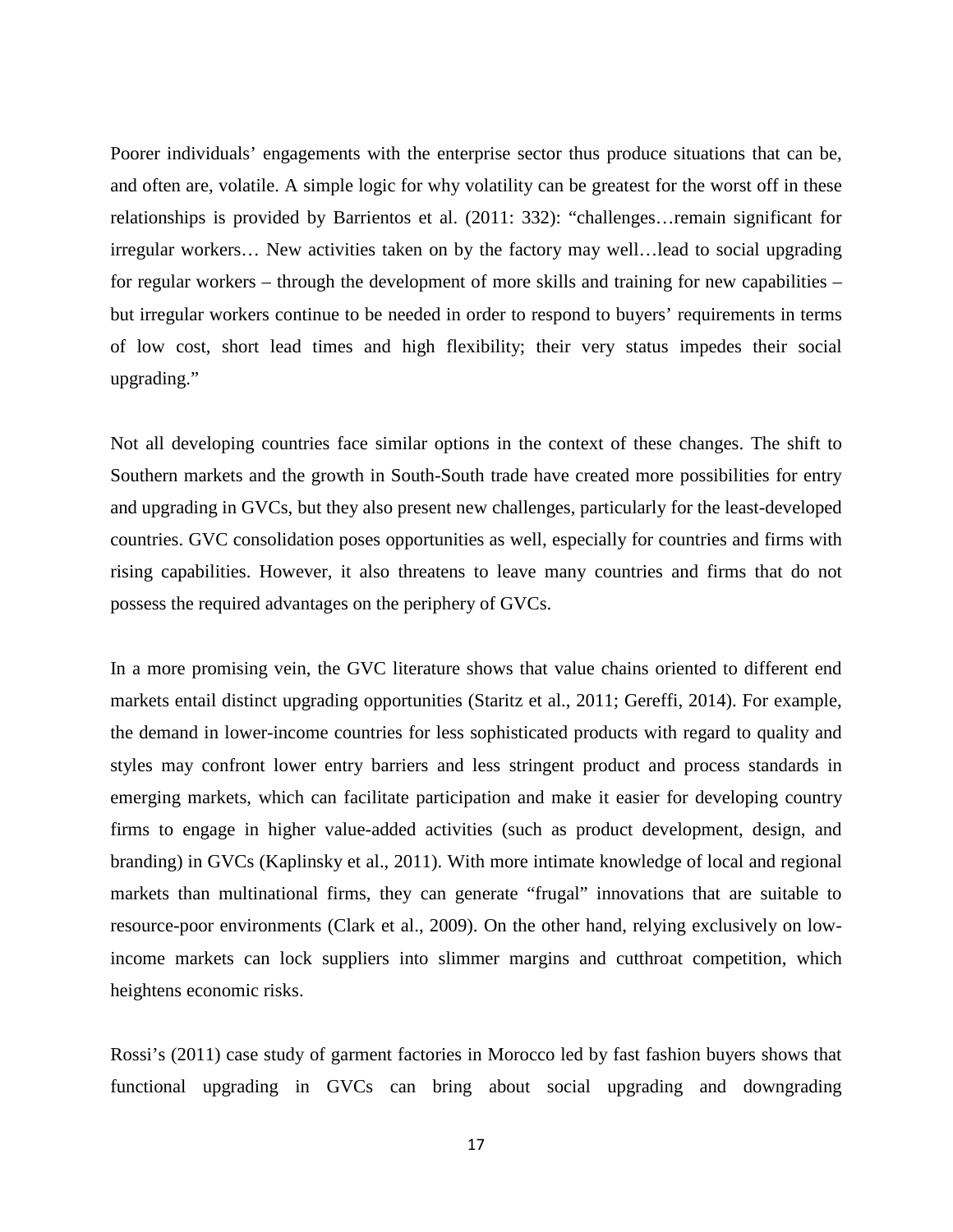simultaneously, for regular and irregular workers, respectively. On the one hand, factories supplying a finished product and overseeing packaging, storage and logistics for their buyers offer stable contracts and better social protection to their high-skilled workers to ensure a continuous relationship as well as full compliance with buyers' codes of conduct. On the other hand, in order to be able to respond quickly to buyers' frequently changing orders and to operate on short lead times, they simultaneously employ irregular workers on casual contracts, especially in the final segments of the production chain (such as packaging and loading), often imposing excessive overtime as well as discriminating against them on the basis of wages and treatment (Rossi, 2011).

In agri-food GVCs, private quality standards set by highly concentrated European and U.S. supermarkets and food manufacturers have a direct impact on risks faced by consumers as well as farmers, with conflicting implications for safety and upgrading (Lee et al., 2012). On the one hand, stringent food safety and quality standards imposed by large food retailers and manufacturers, which generally have extensive global sourcing networks, protect consumers against social and environmental risks, but these tend to marginalize small farmers unable to comply because of high costs and a lack of required skills and facilities (e.g., cold chains to store, distribute and ship fresh produce). On the other hand, higher standards can be a catalyst for participation in high-value added chains, such as the role played by smallholders who successfully supply niche markets for organic or Fair Trade-certified products (Gereffi & Lee, 2012: 28).

In both developed and developing countries, the economic gains of participating in global supply chains do not necessarily translate into good jobs or stable employment and, in the worst case, economic upgrading typified by a number of successful export economies, especially in lowincome countries, may be linked to a significant deterioration of labor conditions and other forms of social downgrading.

A recently concluded three-year research program funded by the United Kingdom's Department for International Development, called Capturing the Gains (UK DFID, 2013), has a website containing many of the research findings in working papers and policy briefs. One of the main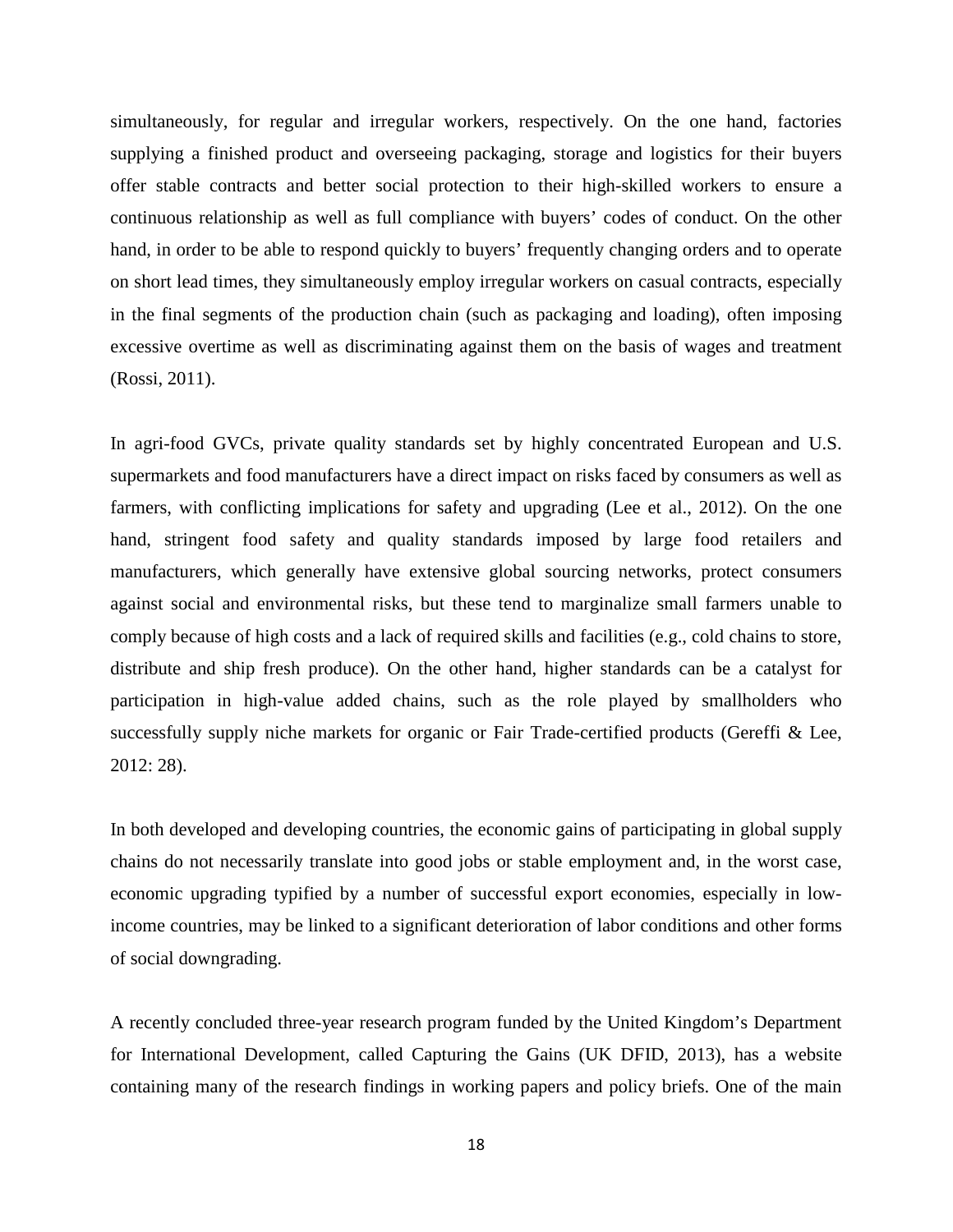conclusions of this project is that GVCs can be a key policy tool for sustained poverty reduction. However, facilitating the upgrading of workers and smallholders also requires public-private-civil society partnerships, as well as regional partnerships involving countries and firms that lead international production networks based in Asia, Africa and Latin America, which are key to future upgrading of the South (Lee et al., 2011). These partnerships reflect novel forms of risk sharing and strategic collaboration among key value chain actors to address the challenge of promoting widespread and sustainable development.

Various examples of novel partnerships for risk sharing, innovation and upgrading are identified in the Summit Briefings for the Cape Town, South Africa meeting held in December, 2012. A few of these are found in Barrientos et al. (2011: 3-4). For example, over recent decades, the cocoa–chocolate value chain has undergone concentration in processing and manufacturing. Cocoa farmers have received limited support, often have low yields and are poorly remunerated. Media attention has highlighted issues of child labor, and many younger innovative farmers are leaving the sector for better options elsewhere. Consumption of chocolate has grown steadily, especially in emerging economies, with predictions of future cocoa shortages. Leading chocolate manufacturers are working with civil society, donors and governments to support farmers and their communities. Social upgrading is now recognized as critical to economic upgrading – and ensuring the future resilience of the cocoa–chocolate value chain.

#### **Section 4: Policy implications**

Overall, the government can provide a critical supportive environment in terms of infrastructure to help exporters and local communities and small producers trying to access national and international markets, education and training to build a skilled labor force, and sensible regulations to lower the uncertainties.

Firms benefit most from participation in GVCs if they are relatively large, technologically advanced, professionally managed, and have diversified export markets (both in terms of products and countries). Suppliers also benefit from relatively close relationships with their buyers, which can facilitate learning how to upgrade to meet the standards of global markets.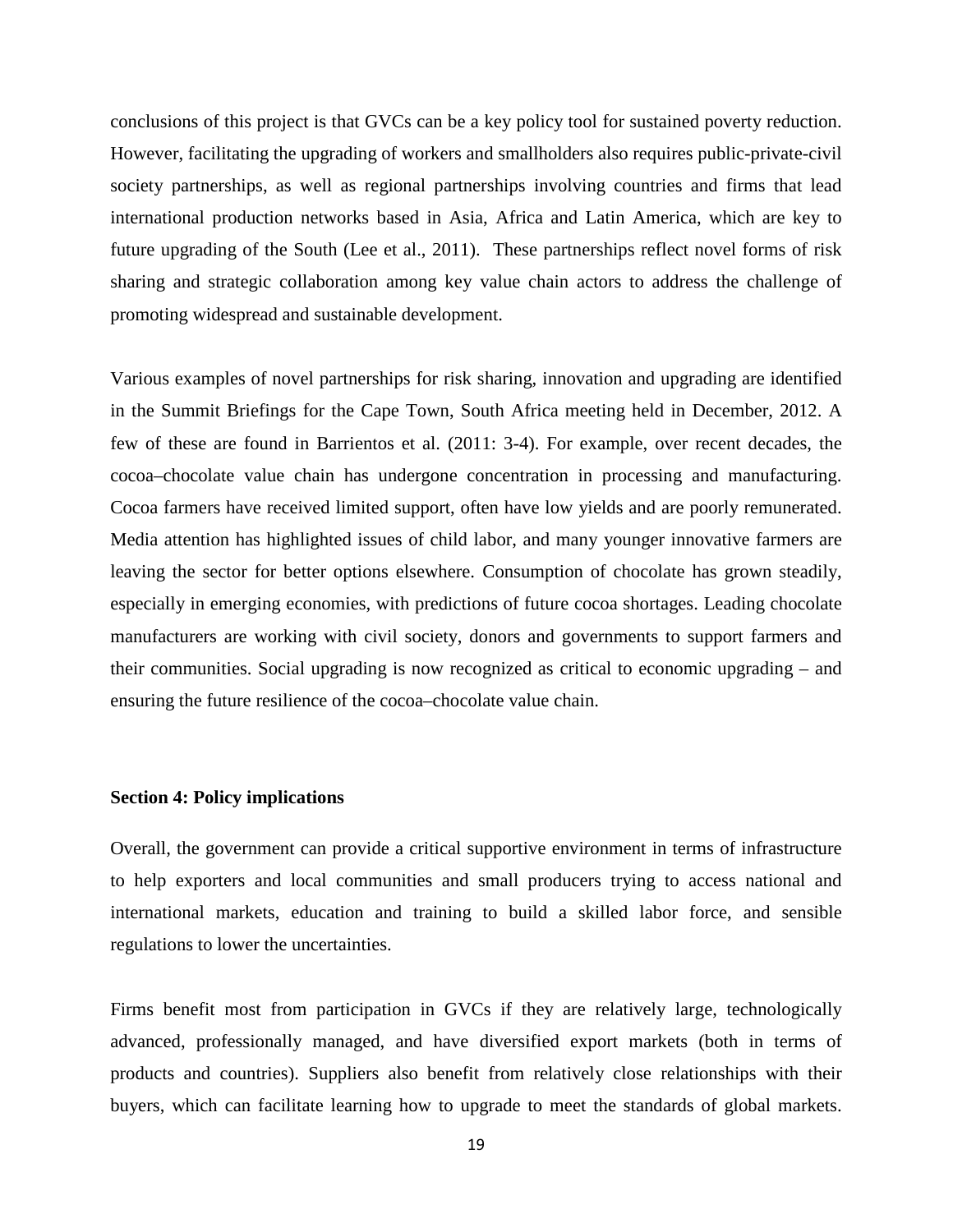TNCs wanted to reduce transaction costs by requiring "one-stop shops" with larger and more capable suppliers.

Workers benefit most from participation in GVCs if their conditions of work are relatively formalized (e.g., wages, length of work day and work week, defined benefits) and if they have higher skills (closely correlated with more advanced education) that allows them to carry out better remunerated tasks. The government can play a key role to address the downside risks for workers – dismissal, debt, injury, illness – and assist in enhancing the upward mobility simultaneously. Enforcing sound regulations dealing with labor conditions is crucial to protect the vulnerable segment of the labor force.

Global buyers (retailers, brands, supermarkets) typically don't pay suppliers to undertake the upgrading required to remain competitive in GVCs. Therefore, supportive government policies are an asset (e.g., helping firms to meet international standards and certification requirements, or providing loans or access to finance capital required for purchasing new or better equipment).

The policy implications for upgrading in terms of different end markets are not clear cut. Facilitating access for export producers to multiple end markets through preferential trade agreements (multilateral or bilateral) would increase the flexibility for suppliers in developing countries to engage in upgrading. However, this will also expose them to greater competitive pressures through low-cost imports. More fundamentally, government policy makers do not know enough about the intricacies of global industries to spur specific forms of innovation in GVCs. What government policy can do is to facilitate the development of human capital, including collaborations with universities and private firms to ensure demand-responsive forms of workforce development. In addition, government can foster global collaboration by making it easier for small and medium-sized firms to gain the information they need about global markets, and also to sponsor local trade fairs or external trade missions to encourage global match-making.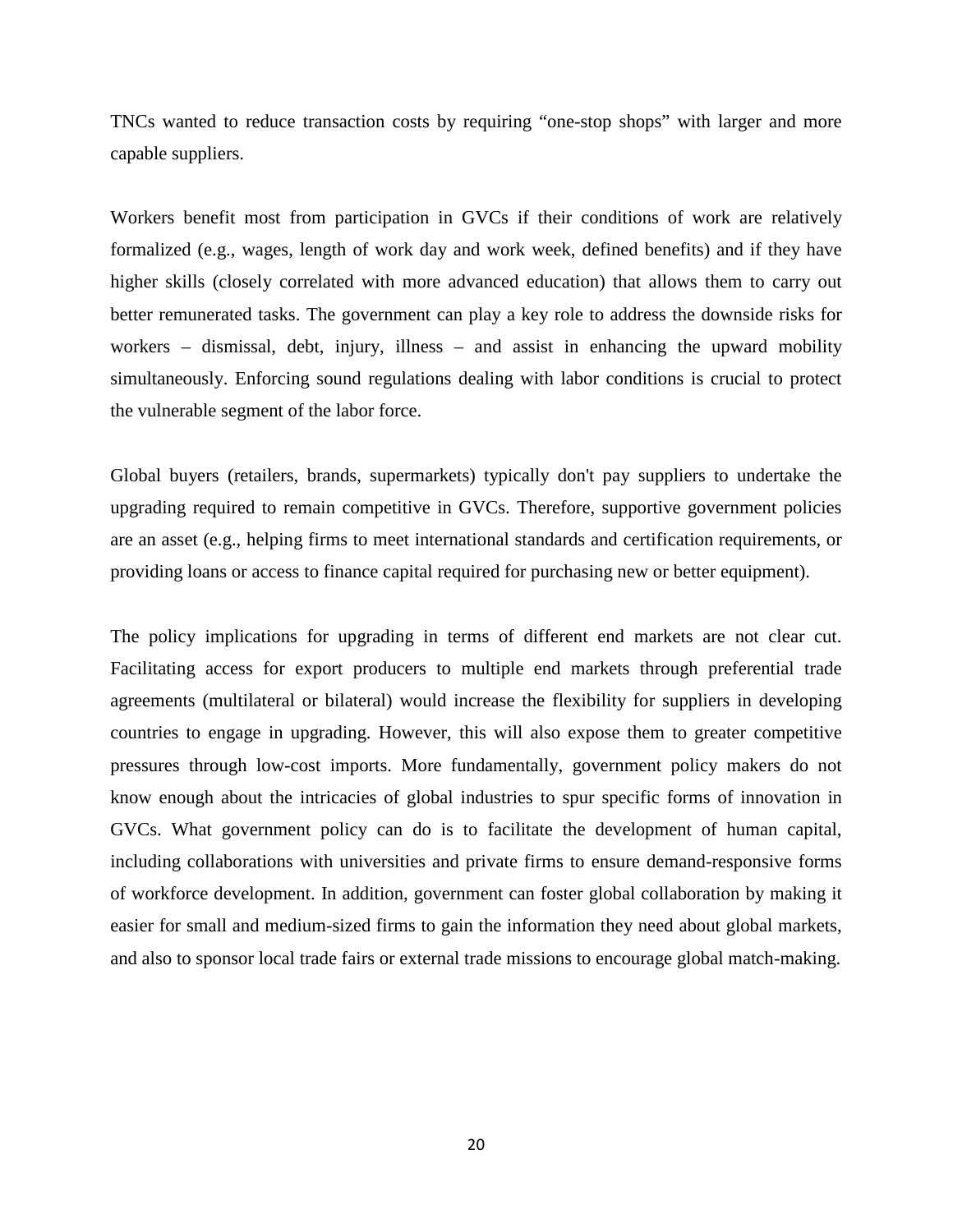#### **Bibliography**

- Acemoglu, D., & J.-S. Pischke (1999), "The Structure of Wages and Investment in General Training", *Journal of Political Economy*, 107(3), 539-572.
- Acemoglu, D., A. Ozdaglar, & A. Tahbaz-Salehi (2010), "Cascades in Networks and Aggregate Volatility", Mimeo.
- Alfaro, L. & M. Chen (2011), "Surviving the Global Financial Crisis: Foreign Ownership and Establishment Performance", [http://home.gwu.edu/~xchen/crisis\\_MNC.pdf.](http://home.gwu.edu/%7Exchen/crisis_MNC.pdf)
- Antras, P., M. Desai, & F. Foley (2009), "Multinational Firms, FDI Flows and Imperfect Capital Markets", *Quarterly Journal of Economics*, 124(3), 1171-1219.
- Barrientos, S., G. Gereffi, & A. Rossi (2011) 'Economic and Social Upgrading in Global Production Networks: A New Paradigm for a Changing World', *International Labour Review*, 150(3-4): 319–40.
- Barrientos, S., C. Dolan, & A. Tallontire (2003), "A gendered value chain approach to codes of conduct in African horticulture", *World Development*, 31(9), 1511-1526.
- Barrientos, S., G. Gereffi, & A. Rossi (2011), "Economic and social upgrading in global production networks: A new paradigm for a changing world." *International Labour Review*, 150(3-4), 319-340.
- Canis, B. (2011), "The Motor Vehicle Supply Chain: Effects of the Japanese Earthquake and tsunami", Congressional Research Service (CRS) Report for Congress, R41831.
- Cattaneo, O., G. Gereffi, & C. Staritz (eds) (2010), *Global Value Chains in a Postcrisis World: A Development Perspective*, TheWorld Bank, Washington, D. C.
- Clark, N., J. Chataway, R. Hanlin, D. Kale, R. Kaplinsky, L. Muraguri, T. Papaioannou, P. Robbins, & W. Wamae (2009), "Below the Radar: What Does Innovation in the Asian Driver Economies Have to Offer Other Low Income Economies?", INNOGEN Working Paper No. 69, Milton Keynes, UK, <http://oro.open.ac.uk/15241/> (accessed 20 February 2013).
- Coase, R. H. (1937), "The Nature of the Firm", *Economica*, New Series 4(6), 386-405.
- Di Giovanni, J., A. Levchenko (2009), "International Trade and Aggregate Fluctuations in Granular Economies", Working Paper, University of Michigan, [http://crei.cat/files/filesActivity/34/di%20giovanni.pdf.](http://crei.cat/files/filesActivity/34/di%20giovanni.pdf)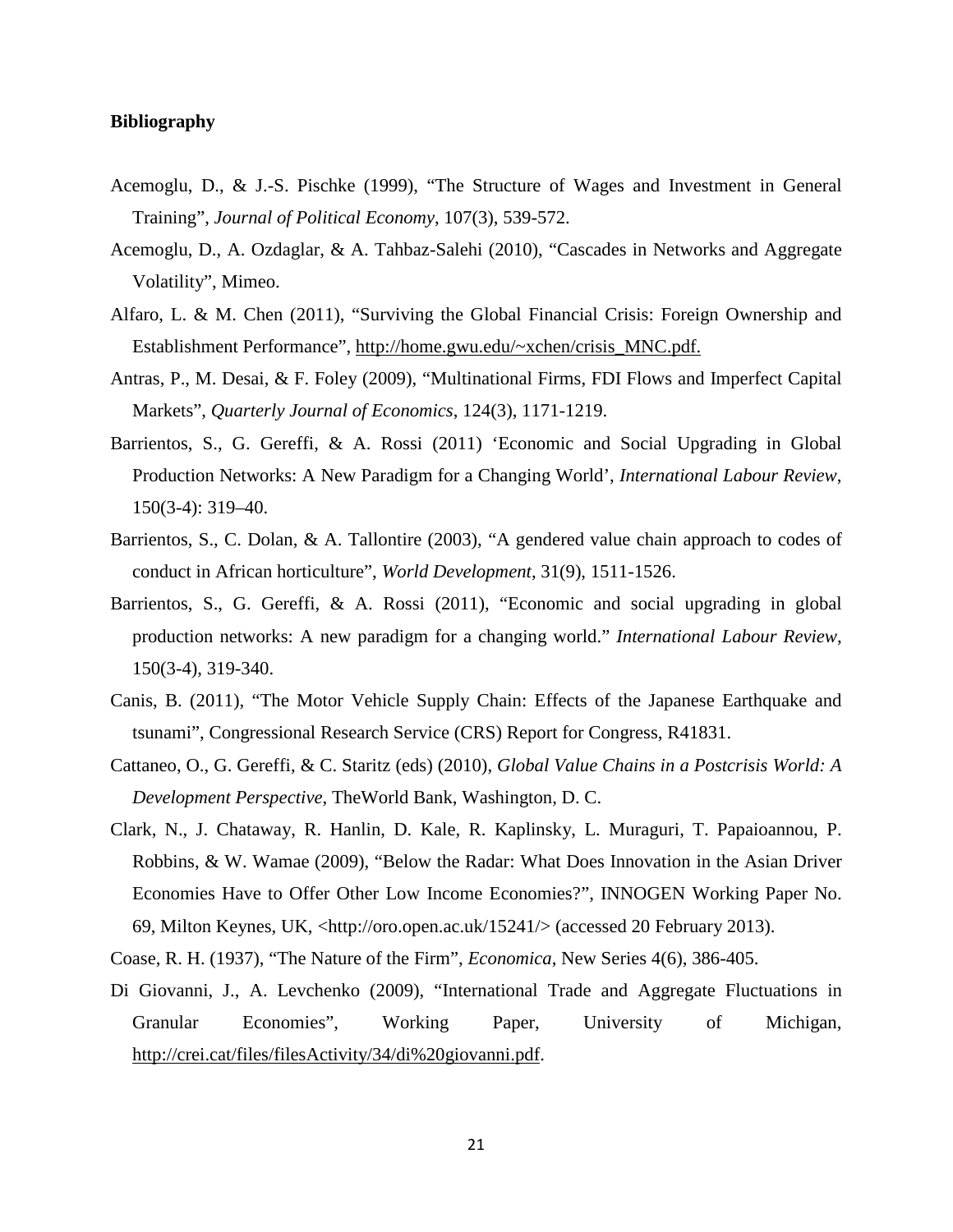- Frederick, S., & G. Gereffi (2011) "Upgrading and Restructuring in the Global Apparel Value Chain: Why China and Asia are Outperforming Mexico and Central America", *International Journal of Technological Learning, Innovation and Development*, 4(1–3): 67–95.
- Gereffi, G. & J. Lee (2012), "Why the world suddenly cares about global supply chains", *Journal of Supply Chain Management*, 48(3), 24-32.
- Gereffi, G. (2014), "Global value chains in a post-Washington consensus world", *Review of International Political Economy*, 21(1): 9-37.
- Kaplinsky, R., A. Terheggen, & J. Tijaja (2011), "China as a Final Market: The Gabon Timber and Thai Cassava Value Chains", *World Development*, 39(7): 1177–90.
- Kolasa, M., M. Rubaszek, & D. Taglioni (2010), "Firms in the great global recession: The role of foreign ownership and financial dependence", *Emerging Markets Review*, 11(4), 341-357.
- Lam, K. C., & P. W. Liu (1986), "Efficiency and sharing of investment in specific human capital under risk aversion", *Economics Letters*, 20(1), 83–87.
- Lee, J., G. Gereffi, & J. Beauvais (2012), "Global Value Chains and Agrifood Standards: Challenges and Possibilities for Smallholders in Developing Countries", Proceedings of the National Academy of Sciences of the United States of America, 109(31): 12326–12331.
- Lee, J., G. Gereffi, & S. Barrientos, (2011), "Global Value Chains, Upgrading and Poverty Reduction", Capturing the Gains Briefing Note No. 3, November, <http://www.capturingthegains.org/pdf/ctg\_briefing\_note\_3. pdf> (accessed 20 February 2013).
- Loayza, N., K. Schmidt-Hebbel, & L. Serven (2000), ["What drives private saving around the](http://ideas.repec.org/p/wbk/wbrwps/2309.html)  [world?"](http://ideas.repec.org/p/wbk/wbrwps/2309.html), [Policy Research Working Paper Series,](http://ideas.repec.org/s/wbk/wbrwps.html) No. 2309, The World Bank, Washington, D. C.
- O'Neill, J. (2011), *The Growth Map: Economic Opportunity in the BRICs and Beyond*, New York: Penguin.
- Oxfam International (2004), *Trading Away Our Rights: Women Working in Global Supply Chains*, Oxford: Oxfam International.
- Ratha, D. (2010), "Diaspora bonds for development financing during a crisis", [http://blogs.worldbank.org/peoplemove/node/1303.](http://blogs.worldbank.org/peoplemove/node/1303)